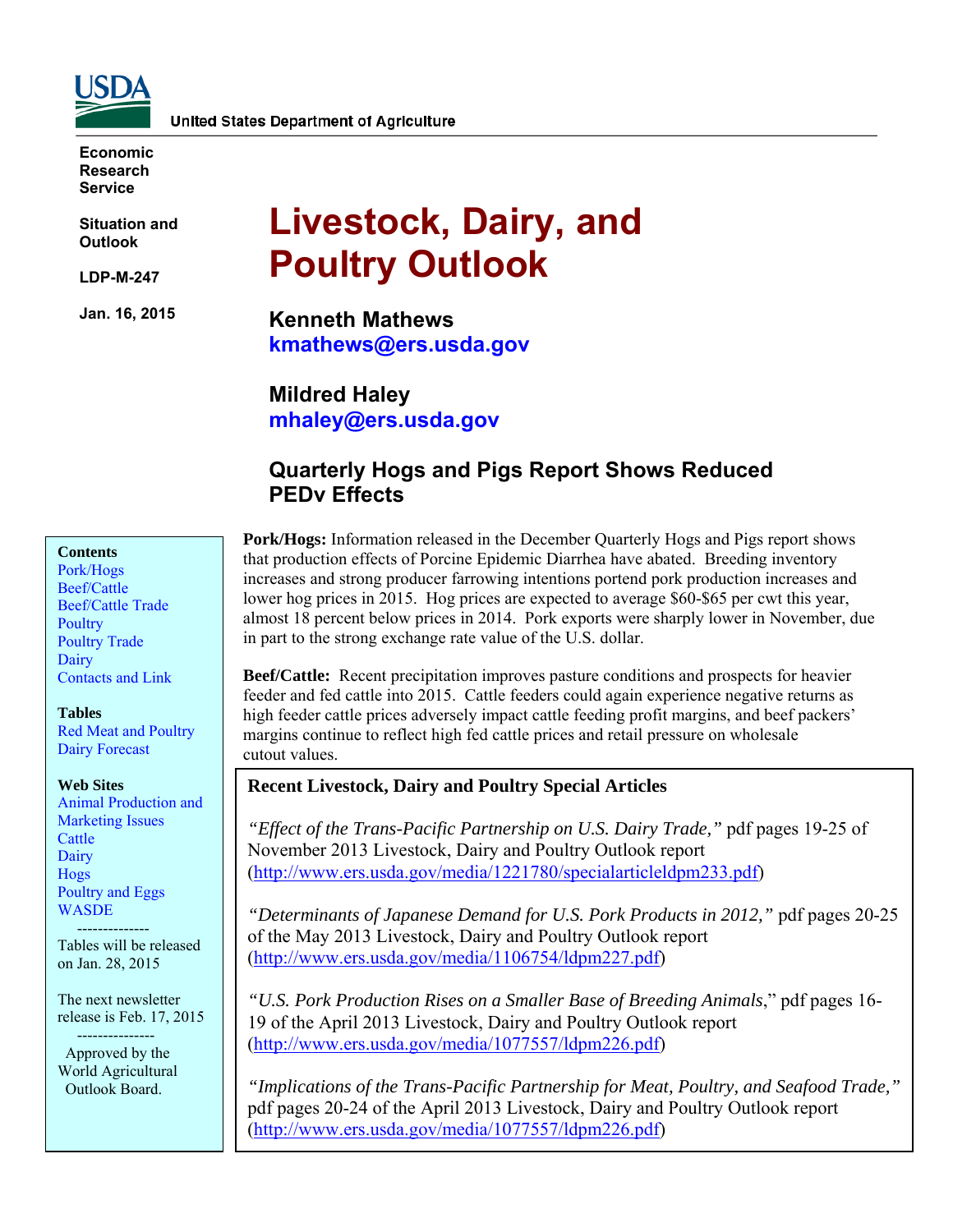**Beef/Cattle Trade:** U.S. cattle imports are expected to have been 2.325 million head in 2014 due to rising shipments from both Canada and Mexico. U.S. beef imports continue to grow, especially from Australia. The beef import estimate for 2014 was raised to 2.928 billion pounds, which would be the highest total since 2007. U.S. beef exports were steady throughout 2014 and are expected to have been 2.584 billion pounds, nearly even with 2013.

**Poultry:** Broiler meat production in November showed a small decrease over the previous year, totaling 2.9 billion pounds, 1.0 percent less than the previous year, but production indicators suggest continued growth in the coming year. Total turkey cold storage holdings were 190 million pounds at the end of November, a decrease of 14 percent from a year earlier. The decrease was from lower cold storage holdings of turkey products. Turkey production in fourth-quarter 2014 is estimated at 1.5 billion pounds, an increase of 5.6 percent from the same period in 2013. Table egg production increased notably in November to 605 million dozen, up 2.7 percent from the previous year as strong prices during most of the fall encouraged producers to expand production. Over the last 2 months of 2014, egg prices in most markets experienced a brief and very sharp peak in prices, with prices in the New York market growing and then declining by around \$1.00 per dozen.

**Poultry Trade:** Turkey shipments in November were up from a year ago, while broiler shipments and egg and egg product shipments were down compared with a year earlier. Broiler shipments totaled 569.2 million pounds in November 2014, a decrease of 9.3 percent from a year earlier. Turkey shipments increased 5.5 percent from a year ago, totaling 73.6 million pounds, while egg and egg product exports totaled 35.5 million dozen in November 2014, a 9.4-percent decrease from the previous November.

**Dairy:** The average all-milk price for 2014 was a record high of \$23.97 per hundredweight (cwt), a 19.6 percent increase over the 2013 price of \$20.05 per cwt. With recent declines in prices and changes in supply and use of dairy products, the all-milk price forecast for 2015 has been reduced to \$17.75-\$18.55 per cwt, a change from last month's forecast of \$18.45-\$19.25 per cwt.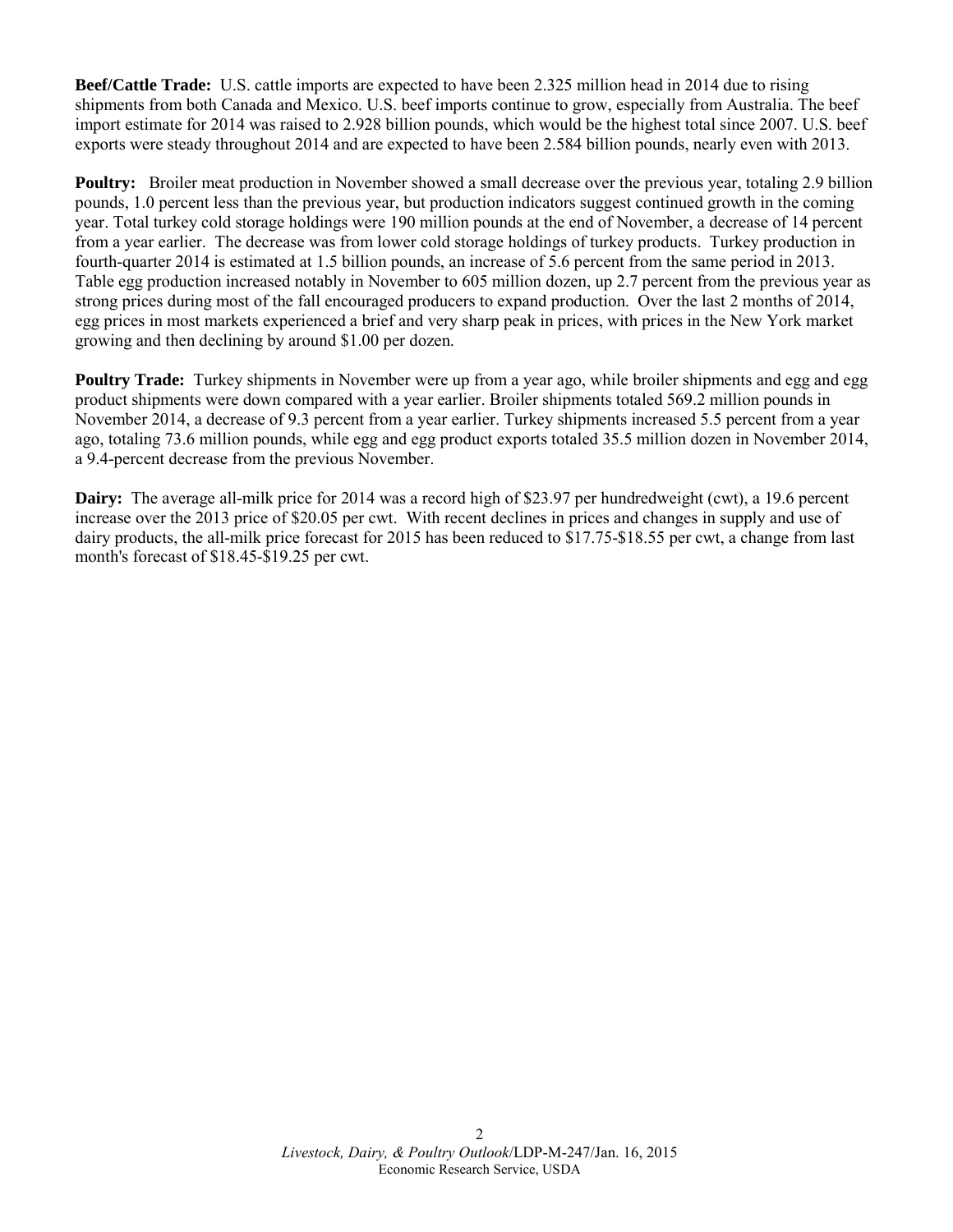# <span id="page-2-0"></span>**Pork/Hogs**

### *Quarterly Hogs and Pigs Report Shows Reduced PEDv Effects*

The data published in the quarterly Hogs and Pigs report, released by USDA on December 23, indicates that the production effects of Porcine Epidemic Diarrhea (PEDv) are abating and that the U.S. hog industry is likely expanding. Year-overyear increases of the December 1 market hog inventory and of the autumn litter rate suggest that aggressive actions by producers, including increased biosecurity measures and vaccination, has contributed to lowering the disease incidence and limiting losses of newborn pigs from PEDv.

The December 1 inventory of market hogs increased 2 percent from a year earlier, marking the first year-over-year increase in quarterly market hog numbers since March 2013.

The September–November 2014 litter rate—10.23 pigs per litter—was the first year-over-year increase since 2013.

The December report also provided information that points to industry expansion and to strong production increases in 2015. The report showed an increase in the inventory of breeding animals, a second year-over-year increase in as many quarters. After a 2 percent increase in the September breeding herd, the report indicated a 4-percent increase on December 1. Increases in breeding animal inventories can indicate that the industry is expanding capacity to increase hog production. The December report also showed a robust set of first-half 2015 farrowing intentions, another indication that production is likely to increase in 2015. Producers stated intentions to increase first-half 2015 farrowings by 4 percent.

All of these factors—larger inventories of market animals, recovering litter rates, an expanding breeding herd, and strong producer farrowing intentions—point to increased pork production in 2015 and lower hog prices. USDA expects that 2015 pork production will be 23.9 billion pounds, an increase of 4.6 percent over 2014. Expected 2015 pork production would be 2.8 percent higher than production in 2012, the most recent production year not affected by PEDv.

Hog prices are expected to decline in 2015 in response to larger available supplies of market hogs. First-quarter 2015 prices of 51-52 percent lean hogs are expected to average \$62-\$64 per cwt; in the second, quarter prices are expected to be \$64- \$68 per cwt; and in the third quarter, \$62-\$68 per cwt. For 2015, average hog prices are expected to be \$60-\$65.

### *Pork Exports Down Sharply in November*

U.S. pork exports in November were 364 million pounds, a volume almost 20 percent lower than a year ago. Shipments to most major destinations were lower. It is possible that still-elevated pork prices made U.S. product less attractive to foreign buyers in November. It is also possible that foreign 'overbuying' of U.S. pork early in 2014 in anticipation of PEDv reduced availability later in 2014, reducing demand for U.S. pork in November. Another likely explanatory factor is the high-valued U.S. dollar. The figure below shows the extent of the 2014 U.S. broad dollar index premium to 2013 index values. A strong-valued U.S. dollar generally makes U.S.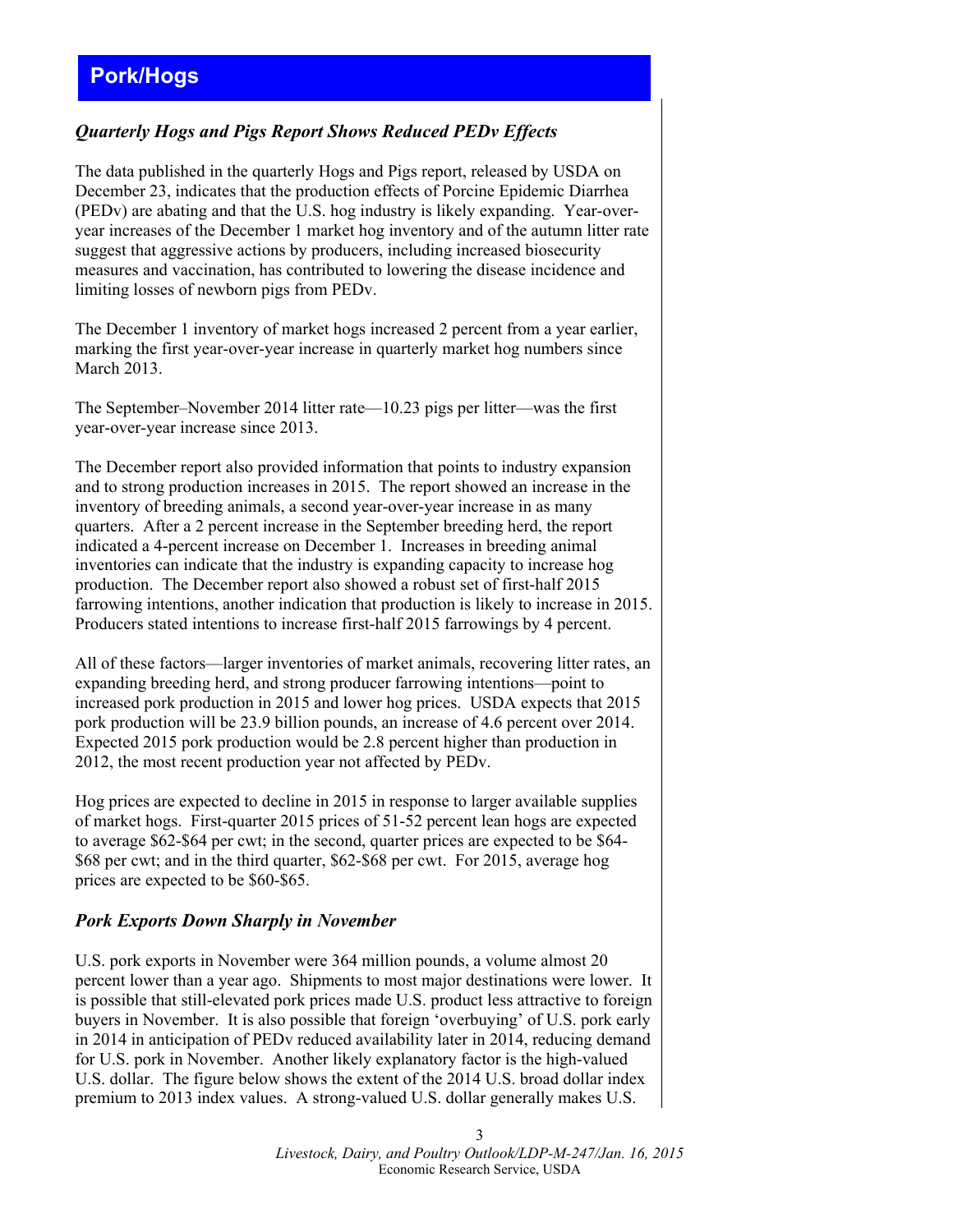products more expensive—and thus less competitive—abroad. By the same token, a strong U.S. dollar exchange rate makes foreign products more competitive in the United States: U.S. imports of pork in November were about 10 percent above imports a year ago. Most of the increase in November imports was of Canadian and European origin.

The United States is expected to export 5.250 billion pounds of pork in 2015, 8.4 percent more than in 2014. U.S. pork imports are expected to be 910 million pounds, almost 10 percent below imports in 2014, when PEDv reduced supplies of domestically produced pork.



Q1 Q2 Q3 Q4

**Swine marketing year, where December 1 = Q1, March 1 = Q2, June 1 = Q3, and September 1 = Q4**

9.4

**Source: USDA\NASS**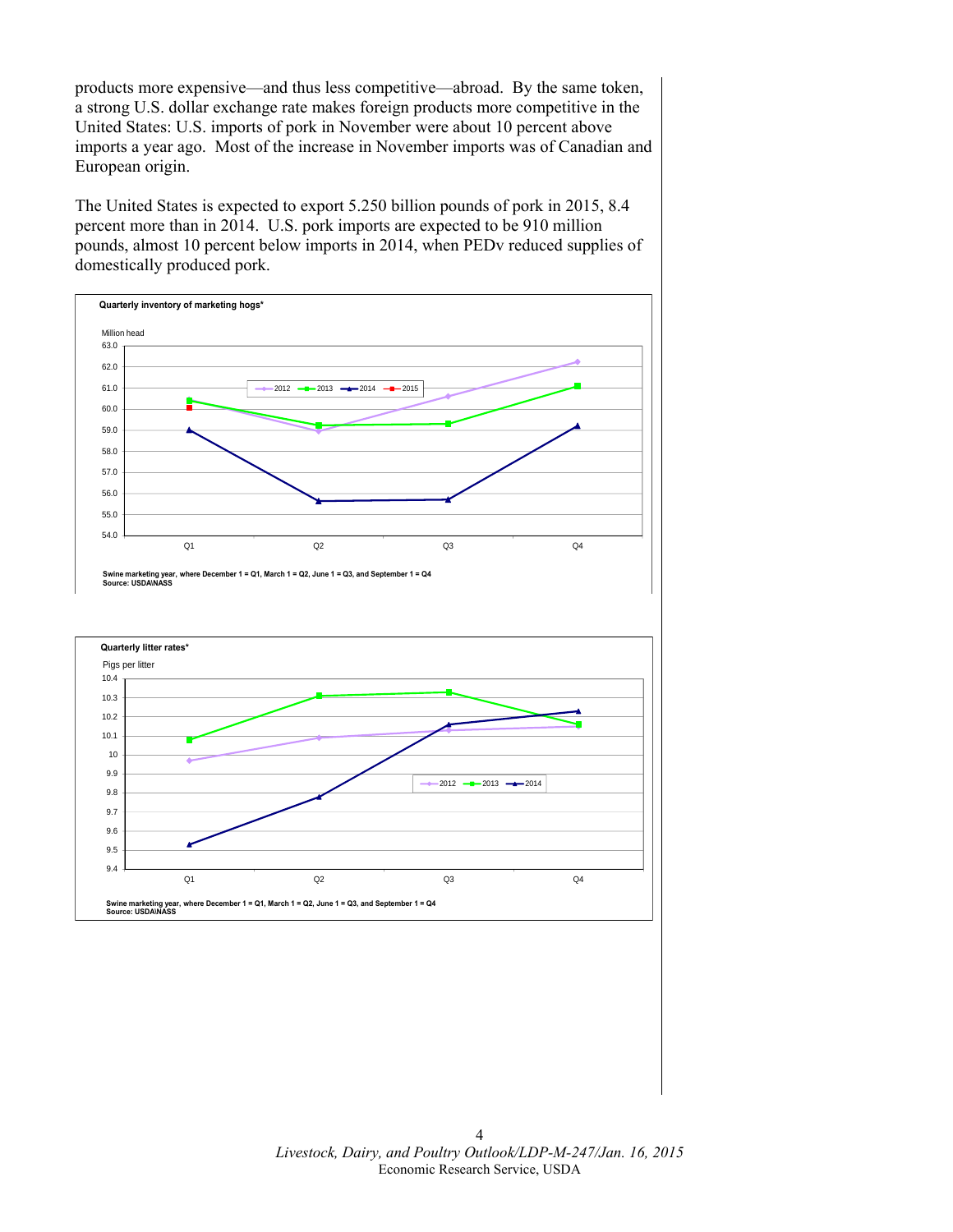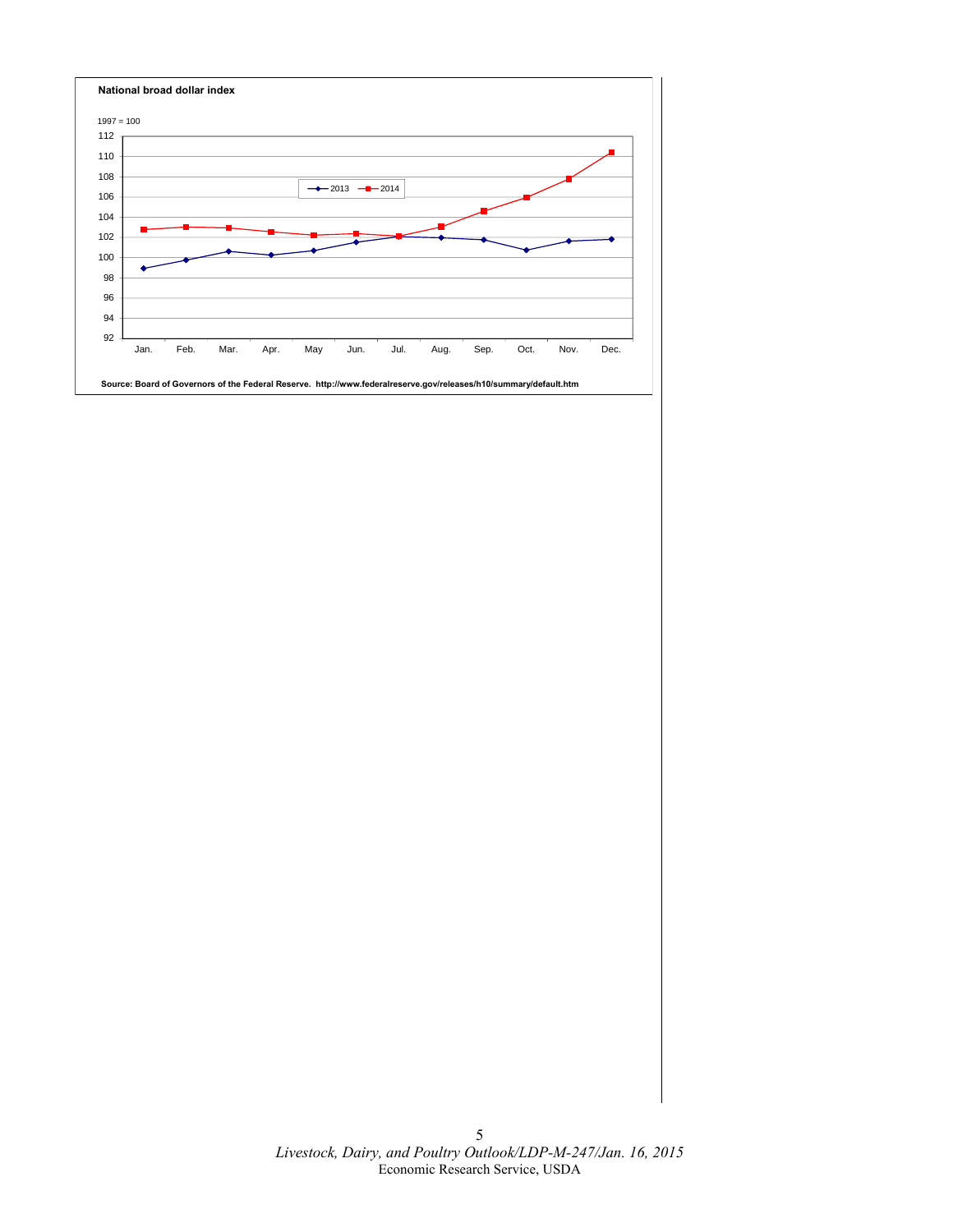### <span id="page-5-0"></span>*Average Dressed Cattle Weights Continue To Climb*

Drought continues in the Southern Plains and Southwestern United States, although its intensity has abated somewhat. The U.S. Drought Monitor, released December 30, 2014, showed an improved situation for cattle country compared with last month (http://droughtmonitor.unl.edu/). The Texas Panhandle and Southwest Oklahoma continued with significant areas in "D2 Severe Drought" or "D3 Extreme Drought" conditions. The West, most notably California, received precipitation in December, but it was not sufficient to end the drought. Despite continuing drought, the limited precipitation has allowed wheat pasture to remain in relatively good condition, providing some opportunity for weight gains in feeder cattle being pastured on Southern Plains wheat.

Placements in 1,000-plus-head feedlots during November dropped 4 percent below 2013. November placements were the lowest and marketings were the second lowest for the month since the series began in 1996. These heavier placement weights, combined with continuing relatively cheap corn and the potential for longer feeding periods, will likely result in heavier finished weights, preventing otal beef production from declining as much in 2015 as reduced cattle inventories would imply.

Cattle feeders could again experience negative returns beginning in December 2014, with estimated breakeven prices in the \$165 per cwt range for December and likely to move higher over the next several months, due primarily to higher feeder cattle prices. Any significant retention of heifers for rebuilding the cow herd would offset increases in beef production due to heavier slaughter weights. However, cow-calf operators face significant incentives to sell heifers as feeder cattle sooner rather than selling potential calves a year or 2 down the road by retaining these heifers.

Commercial red meat production for the United States in November 2014 was down 9 percent compared with November 2013 (NASS, Livestock Slaughter, December 24, 2014). Further, Livestock Slaughter showed a 10-percent drop in commercial beef production through the month of November 2014 compared with this time last year. Average live weights of commercial cattle continue higher than last November, up by 24 pounds. Since September 2014, 5-Area Fed Steer (all grades) live weights have consistently exceeded 1,420 pounds (AMS, LM CT 150 Report, http://www.ams.usda.gov/mnreports/lm\_ct150.txt). In addition, Livestock Slaughter reported that veal production continues to decline—down 29 percent compared with the same period in 2013. As with cattle, veal live weights are up 50 lbs. compared with November 2013.

Overall, Livestock Slaughter reported that beef production was down 6 percent through the month of November 2014 compared with same period last year, and veal was down 15 percent. For the near term, packers remain sandwiched between relatively high fed cattle prices and near-record retail beef prices, but prices not quite high enough for positive gross margins.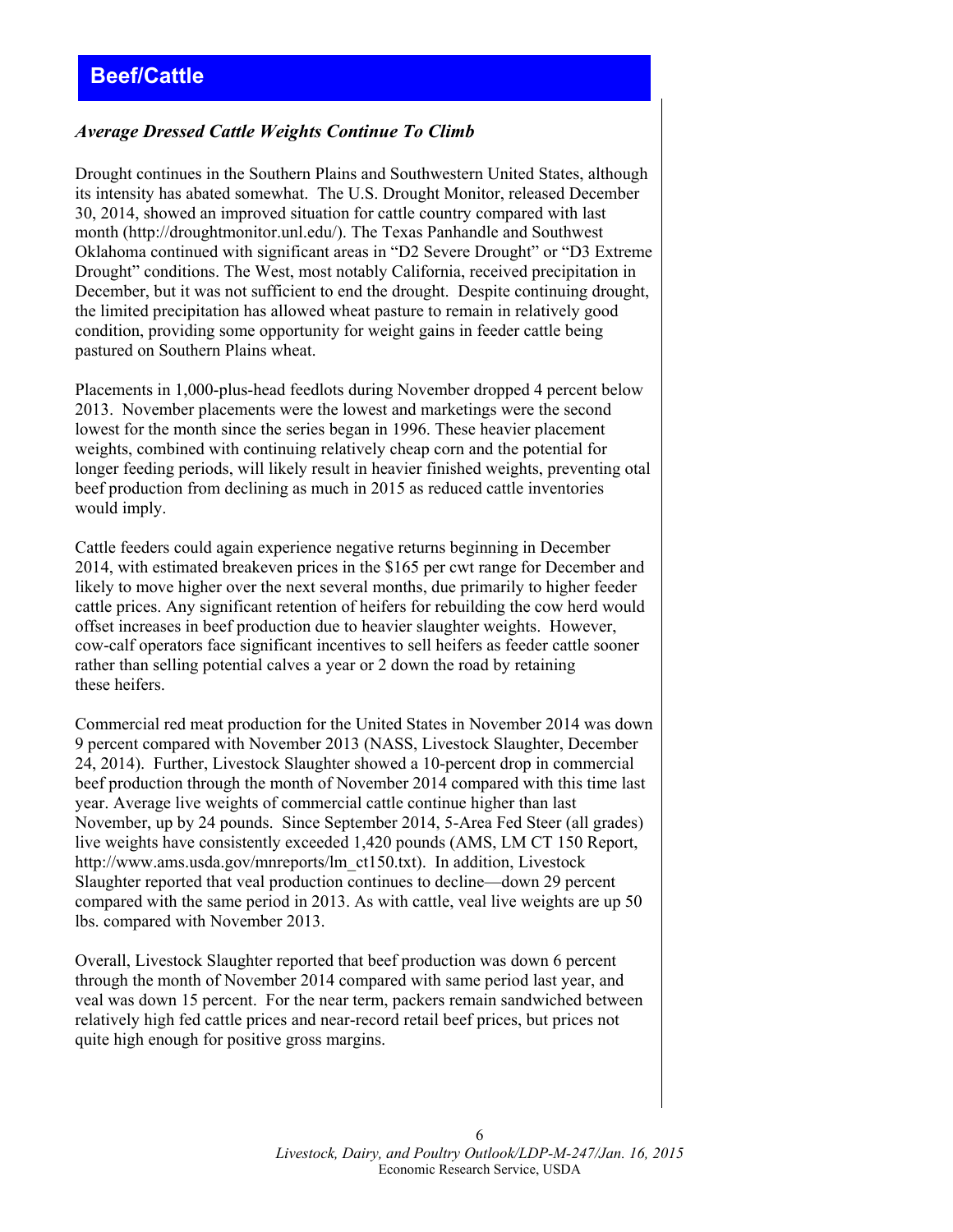### *Early 2015 Shows High Beef RetailVvalues*

November 2014's All-fresh beef retail value was \$5.98 per lb., up nearly a dollar from this time last year. Retail Choice beef prices in November 2014 reached a new record of \$6.30 per lb., up about \$0.90 from last November. Estimated average monthly Choice retail beef prices for January 2014 through November 2014 were \$5.97 per pound, 13 percent above the same-period average of \$5.28 for 2013. Lower December cutout values and trim prices in December are unlikely to affect the annual average for 2014 very much.

Average annual retail beef prices in 2015 are expected to be slightly higher than they were in 2014. Recent drops in gas prices have given some indication of additional spending power at the grocery store. In 2014, there was a very tight cattle supply and relatively strong demand, allowing the market to reach record prices. In 2015, an abundance of pork and poultry may limit any beef price increases. The beginning of 2015 is expected to follow a similar market trend to that of 2014—an expectation of a tight cattle inventory and the continuation of record-high prices.

| <b>Class</b>  | Nov. 2013 weight (lbs.) | Nov. 2014 weight (lbs.) | Monthly average<br>percent change<br>(Nov. 2013 and Nov.<br>2014) |
|---------------|-------------------------|-------------------------|-------------------------------------------------------------------|
| Cattle        | 805                     | 828                     | 2.90%                                                             |
| <b>Steers</b> | 878                     | 903                     | 2.90%                                                             |
| Heifers       | 807                     | 827                     | 2.50%                                                             |
| All cows      | 620                     | 630                     | 1.60%                                                             |
| <b>Bulls</b>  | 870                     | 894                     | 2.80%                                                             |

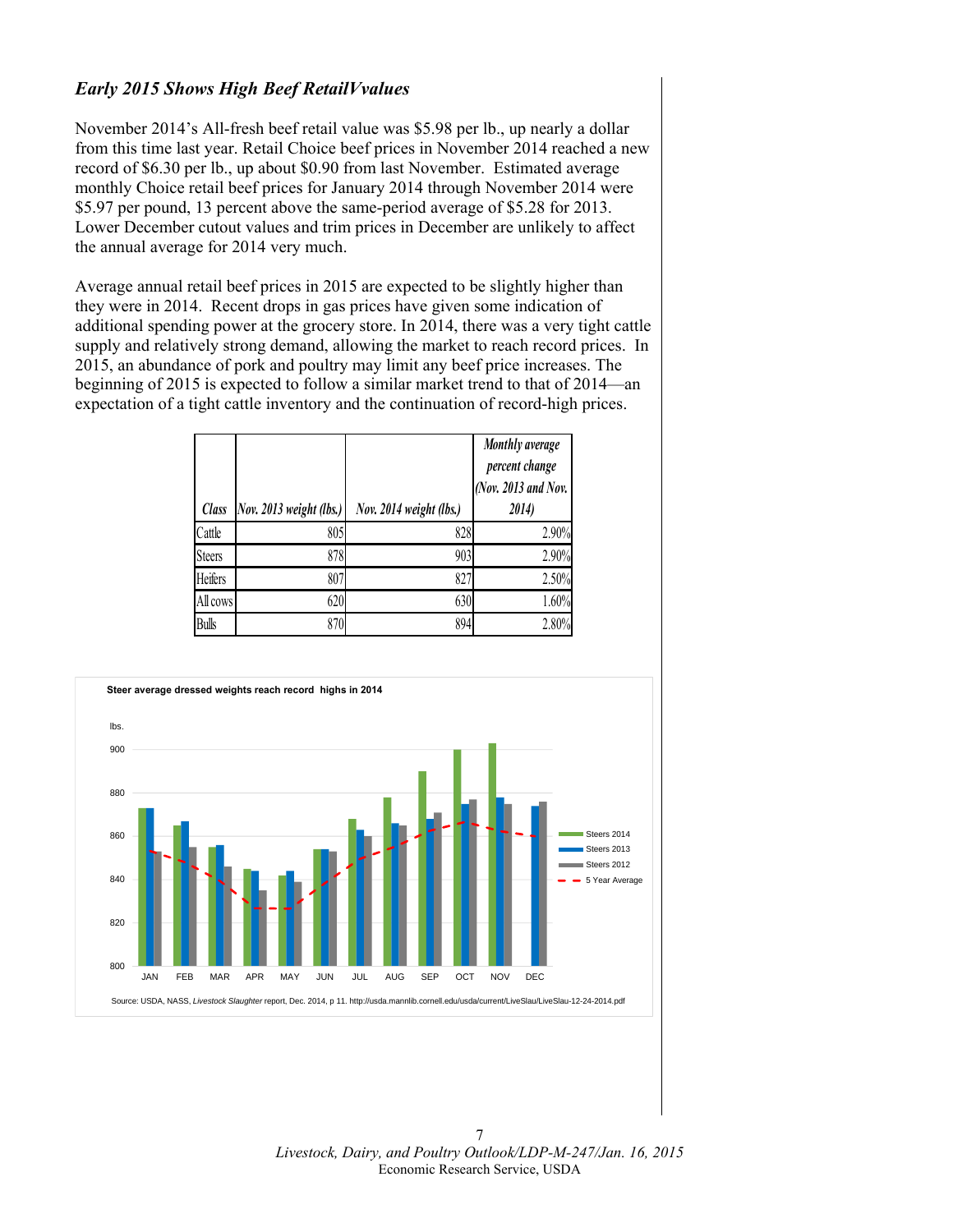### <span id="page-7-0"></span>*U.S. Cattle Imports Likely 14 percent Higher in 2014*

U.S. cattle imports totaled 2.1 million head through November 2014, up 18 percent from the same period in 2013. Imports were up from both Canada and Mexico as strong U.S cattle prices, especially for feeder cattle, continue to draw in supplies from both countries. Imports were up by the greatest volume from Canada due to rising imports of feeder cattle. Feeder cattle shipments were up 46 percent through November. Imports of Canadian slaughter cattle were up 9 percent from a year earlier but still account for a larger proportion of imports than feeders. The forecast for U.S. cattle imports in 2015 is 2.300 million head, unchanged from last month. Although imports are expected to decline slightly this year, similar market conditions faced in 2014 are expected to persist. Demand for cattle is expected to remain strong as herd recovery continues, while diminished inventories in both Canada and Mexico are expected to limit growth in imports.

### *U.S. Beef Imports Grow, Exports Stable*

U.S. beef imports totaled 258 million pounds during November 2014, 55 percent higher than the same month in 2013. Fourth quarter imports are expected to have been 800 million pounds which would bring annual imports to 2.928 billion pounds. This implies a 30-percent increase in beef shipments in 2014, as demand for imported beef has grown amid lower U.S. beef production. U.S. federally inspected cow and bull slaughter likely finished 13 percent lower in 2014 than the previous year. While higher import demand was expected as a result, imports have been especially high due to rising shipments from Australia. Australian cattle slaughter was 11 percent higher through October, leading to far higher beef supplies. Australian beef exports have risen 16 percent through November, with the bulk of the increase going to to the United States. While most of the rise in U.S. imports through November has come from Australia (+396 million lbs.), imports were up from nearly all origins, including Canada (+55 million lbs.), New Zealand (+50 million lbs.), Mexico (+47 million lbs.) and Nicaragua (+36 million lbs.). The forecast for U.S. beef imports in 2015 is 2.770 billion pounds, 5 percent lower than 2014. Import demand is expected to remain robust through 2015 due to lower expected supplies of U.S. beef. However, competition for beef is expected to be strong and supplies lower as Australian slaughter is not expected to maintain its current elevated levels.

U.S. beef exports totaled 2.361 billion pounds through November 2014, nearly equivalent to the same period in 2013. Despite lower U.S. beef production and considerable growth in prices of U.S. beef, demand remains strong in several key markets. Year-to-date exports were up to South Korea (+23 percent), Hong Kong (+16 percent), and Mexico (+11 percent). Japan remained the top destination for U.S. beef despite a 1-percent decline in volume through November. Not all markets have grown, as exports were considerably weaker to Canada (-22 percent). Higher U.S. prices coupled with a weaker Canadian dollar have taken a toll on Canadian demand for U.S. beef. Total U.S. beef exports are expected to have been 2.584 billion pounds in 2014, fractionally lower than 2013. The forecast for U.S. beef exports in 2015 is 2.525 billion pounds, 2 percent lower. Despite robust demand in Asian markets, a stronger U.S. dollar and elevated prices are expected to weaken overall demand for U.S. beef.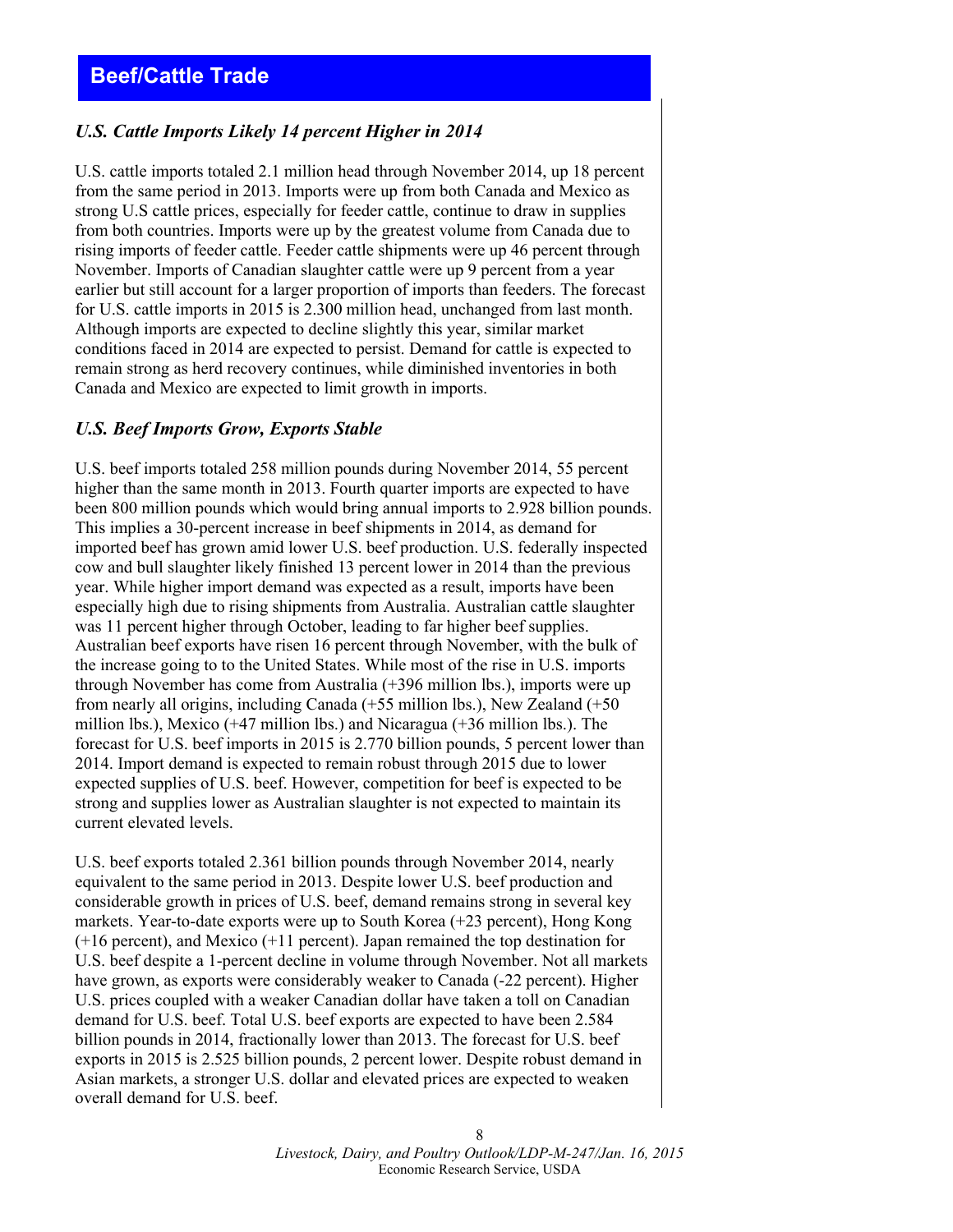# <span id="page-8-0"></span>**Poultry**

### *Broiler Meat Production in November Down 1 Percent*

Broiler meat production in November showed a small decrease over the previous year, totaling 2.9 billion pounds, 1.0 percent less than the previous year (though it should be noted there was one less slaughter day in November 2014 than in the previous November). This decrease pushed the year-to-date total for the first 11 months of 2014 to 35.2 billion pounds, 1.3 percent higher than during the same period in 2013. The broiler meat production estimate for fourth-quarter 2014 was raised to 9.85 billion pounds, as the number of chicks being placed for growout has been strong but steady during the last 2 months. This is 3.3 percent higher than in fourth-quarter 2013 and would place the total for 2014 at 38.6 billion pounds, an increase of 2.7 percent from a year earlier.

Selected production indicators are provided in the table below, which reveals that annual growth in production has been dependent on increased bird weights rather than on numbers slaughtered. That said, the increasing number of eggs set and chicks placed for growout indicate higher numbers of birds slaughtered in the coming months. The forecast of considerably lower feed prices and favorable economic conditions for the remainder of 2014 and into 2015 are expected to give broiler integrators incentive to continue expanding production.

Average prices for many broiler products, while declining in recent months, were still higher during December 2014 than the previous year. The national composite weighted average, which is a whole-bird price, was 3.7 percent higher in November compared with 2013, averaging \$0.98 per pound compared with just under \$0.95 in November 2013. The breakout of prices for key broiler parts was also higher compared with the same time last year. Boneless/skinless breast meat remains higher (5.3 percent) than last year, but prices have fallen more sharply than is seasonally typical in the last 3 months, dropping 29.1 percent (to \$1.33/lb.) between September and December 2014. Leg quarters, a key export product, were 8.8 percent higher in December than a year earlier, but the 2014 annual average price for leg quarters ended up 6.2 percent below the average for 2013. With higher yearover-year production expected in fourth-quarter 2014 and into 2015, broiler prices are expected to continue under some downward pressure, but they are expected to benefit somewhat from strong beef prices.

| Selected broiler market indicators                             |               |               |          |
|----------------------------------------------------------------|---------------|---------------|----------|
| Production                                                     | November 2013 | November 2014 | % Change |
| Monthly Chicks placed for growout                              | 713.191       | 732,958       | 2.8%     |
| Number of birds slaughtered                                    | 655,869       | 644.439       | $-1.7%$  |
| Average live-weight (lbs)                                      | 6.01          | 6.07          | 1.0%     |
| Stocks at end of month                                         | 709.014       | 664.270       | $-6.3%$  |
| Prices                                                         | December 2013 | December 2014 | % Change |
| National Composite Weighted Average, wholesale price (US\$/lb) | \$0.95        | \$0.98        | 3.7%     |
| Boneless/skinless breast meat (Northeast price, US\$/lb)       | \$1.26        | \$1.33        | 5.3%     |
| Leg quarters (Northeast price, US\$/lb)                        | \$0.42        | \$0.46        | 8.8%     |

Source: National Agricultural Statistical Service and Agricultural Marketing Service.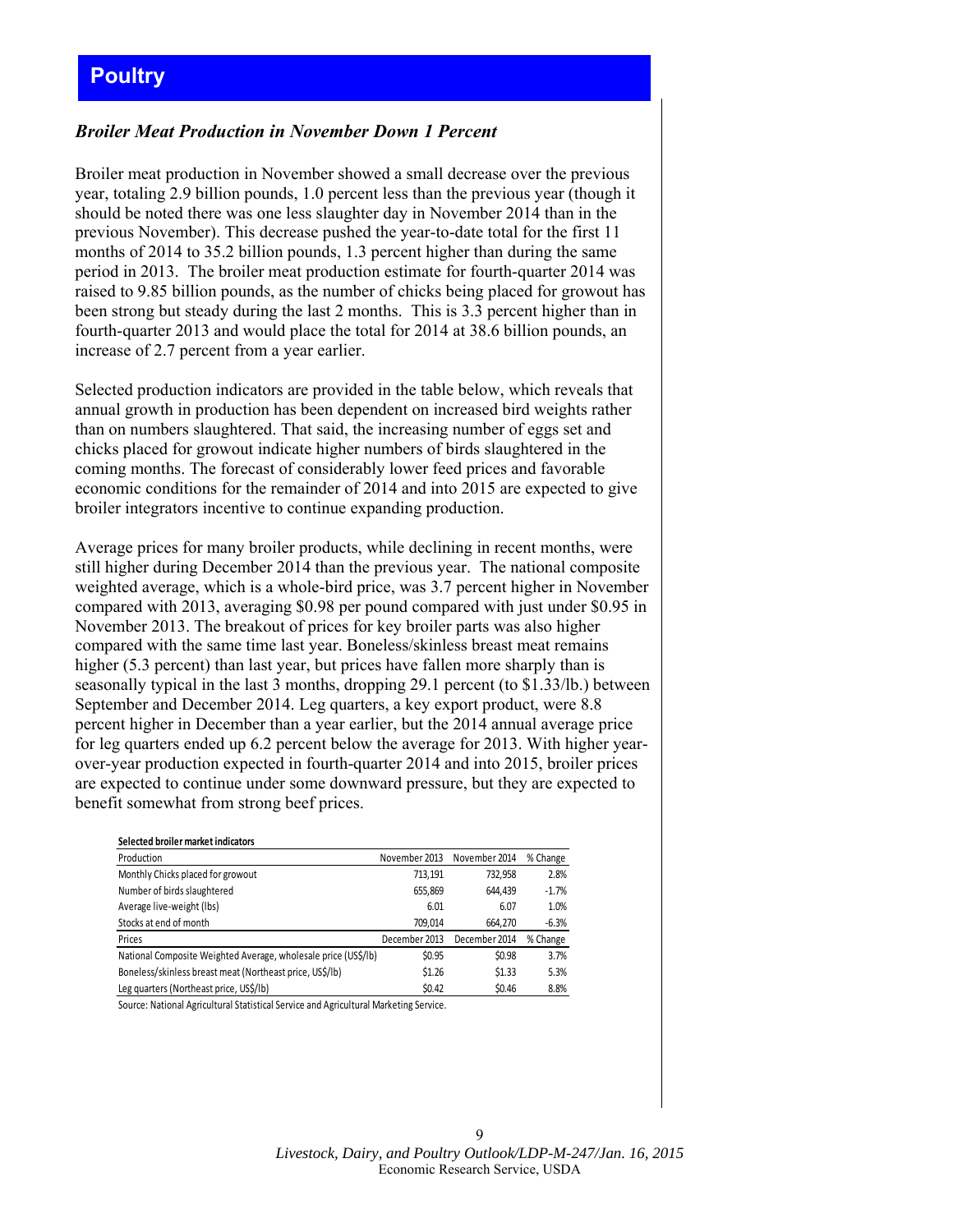### *Turkey Production Shows Little Change in November*

Turkey meat production in November totaled 479 million pounds, virtually unchanged from the previous year. However, the lack of growth in turkey meat production in November 2014 is chiefly due to there being 1 less slaughter day this November than in November 2013. Over the first 11 months of 2014, turkey production totaled 5.3 billion, 1.9 percent lower than during the same period in 2013. Turkey production in fourth-quarter 2014 is estimated at 1.5 billion pounds, an increase of 5.6 percent from the same period in 2013. With continuing higher turkey hatchery numbers, turkey meat production in 2015 is forecast to increase. The total forecast for 2015 is 5.9 billion pounds, 3.2 percent above the anticipated total for 2014 of 5.7 billion pounds.

In November, the number of turkeys slaughtered was 20.8 million, down fractionally (0.5 percent) from the previous year. However, the average live weight rose to 28.7 pounds per bird, a fractional gain of 0.3 percent from November 2013. On a year-to-date basis over the first 11 months of 2014, the number of turkeys slaughtered was 217 million, or just over 2 percent below the same period in 2013. The average weight through November was higher at 30.3 pounds, fractionally above than during the same period a year earlier.

### *Turkey Stocks Fall to 190 Million Pounds*

Total turkey cold storage holdings were 190 million pounds at the end of November, a decrease of 14 percent from a year earlier. The decrease was from lower cold storage holdings of turkey products. Whole bird cold storage holdings totaled only 68 million pounds, down seasonally from 225 million at the end of October, but this was 9 percent higher than a year earlier. As in earlier months, there was a large difference in the cold storage holdings for whole toms and whole hens. Continuing the pattern of the last several months, stocks of whole toms totaled 40 million pounds, down 12 percent from a year earlier, while stocks of whole hens totaled only 28 million pounds, but this was 69 percent higher than at the end of November 2013. Stocks of turkey products fell to 122 million pounds at the end of November, 23 percent lower than the previous year. Stocks of turkey products decreased in all categories, but the largest decrease was for breast meat, which declined to 28 million pounds, 39 percent lower than a year earlier. The lower stocks at the end of November are expected to be mostly offset by higher meat production in December, with overall cold storage levels for the end of 2014 expected to have been 200 million pounds, down 16 percent from a year earlier.

### *Turkey Prices Higher*

 Wholesale frozen whole hen prices averaged \$1.07 per pound in December, 3 percent higher than the previous year. With the small increase in December, prices for fourth-quarter 2014 averaged \$1.14 per pound, up just over 8 percent from fourth-quarter 2013. Prices for whole hens peaked in November at \$1.19. With lower turkey production in the first half of 2014, prices for frozen whole hens had increased every month over the first 11 months of the year.

Prices for boneless/skinless breast meat were \$3.95 per pound in November (the last data available), 96 percent higher than the previous year. Since April, prices for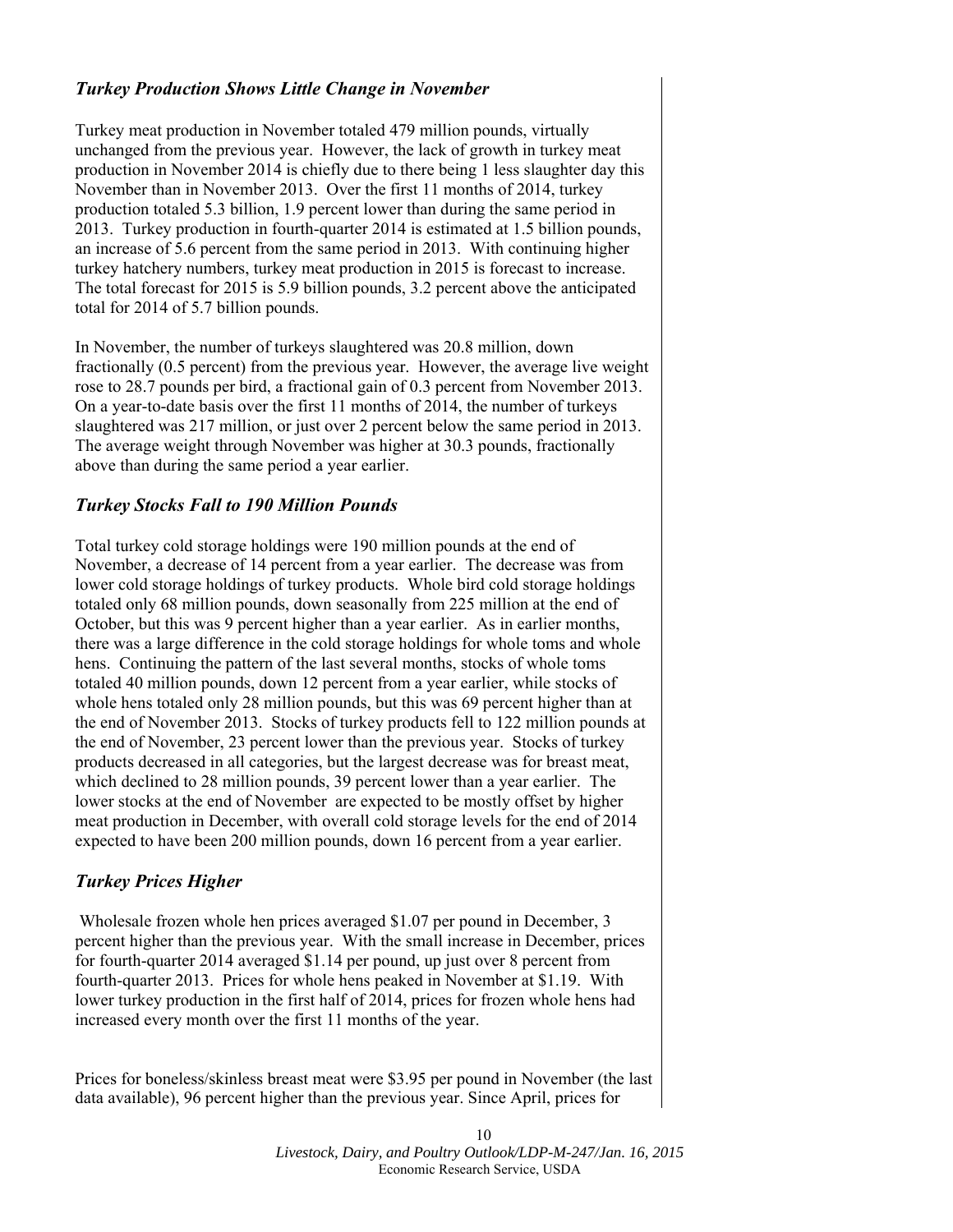boneless/skinless breast meat have been at least 92 percent higher each month than in the same month a year earlier. Prices for most other turkey parts were higher in November than the previous year, with the exception of mechanically separated (MDM) turkey meat. Prices for MDM peaked in June at \$0.50 per pound but then fell sharply, down to only \$0.23 per pound by November. This decline may be linked to the growing strength of the dollar versus the Mexican peso as exports to Mexico are a major market for MDM products.

# *Egg Production Higher*

Table egg production increased notably in November to 605 million dozen, up 2.7 percent from the previous year as producers continue to expand production. The increase in production was a combination of a higher number of hens in the table egg flock (up 1.4 percent) and a higher average rate of lay (up 1.3 percent to 23.9 eggs per month). With continued strong prices, producers are expected to expand output. Table egg production is forecast higher throughout 2015, to a total of 7.3 billion dozen, 2.2 percent higher than in 2014.

While table egg production has been expanding, production of hatching eggs over the first 11 months of 2014 was only fractionally higher than the previous year. Production of broiler-type eggs for hatching totaled 88 million dozen in November, up 2.3 percent from a year earlier as broiler production expanded, but through November production of broiler-type eggs was up by less than 1 percent. With broiler production forecast to expand in 2015, production of hatching eggs is also estimated to increase and to reach 1.1 billion dozen, almost 4 percent up from the 2014 total.

# *Eggs Prices Fell Toward the End of December*

Over the last 2 months of 2014, egg prices in most markets experienced a brief and very sharp peak in prices. Wholesale prices for Grade A large eggs in the New York market averaged \$1.28 per dozen in the last week of October. Prices then spiked sharply, rising to \$2.19 per dozen by the end of November and the first week of December, but by the first week of January prices had fallen to \$1.16 per dozen. Prices for eggs are traditionally strong in the fourth quarter, but the spike in prices in 2014 was exceptional, considering that table egg production rose strongly in November 2014. For fourth- quarter, wholesale prices in the New York market averaged \$1.63 per dozen, 20 cents higher than in fourth-quarter 2013. The very high prices in fourth-quarter 2014 are likely the result of both strong exports of table eggs to Mexico in November and uncertainties about the future of the table egg market in California due to new cage-size regulations that went into effect on January 1, 2015.

The new cage-size regulations now in effect in California impact not only California producers, but table egg producers in other States that supply the California market. In the short term, the new regulations seem to have widened the historical difference between the California market and other parts of the United States. Table eggs prices in California have traditionally been higher than in many other areas since California is a deficit egg-producing area and imports large numbers of table eggs from other States.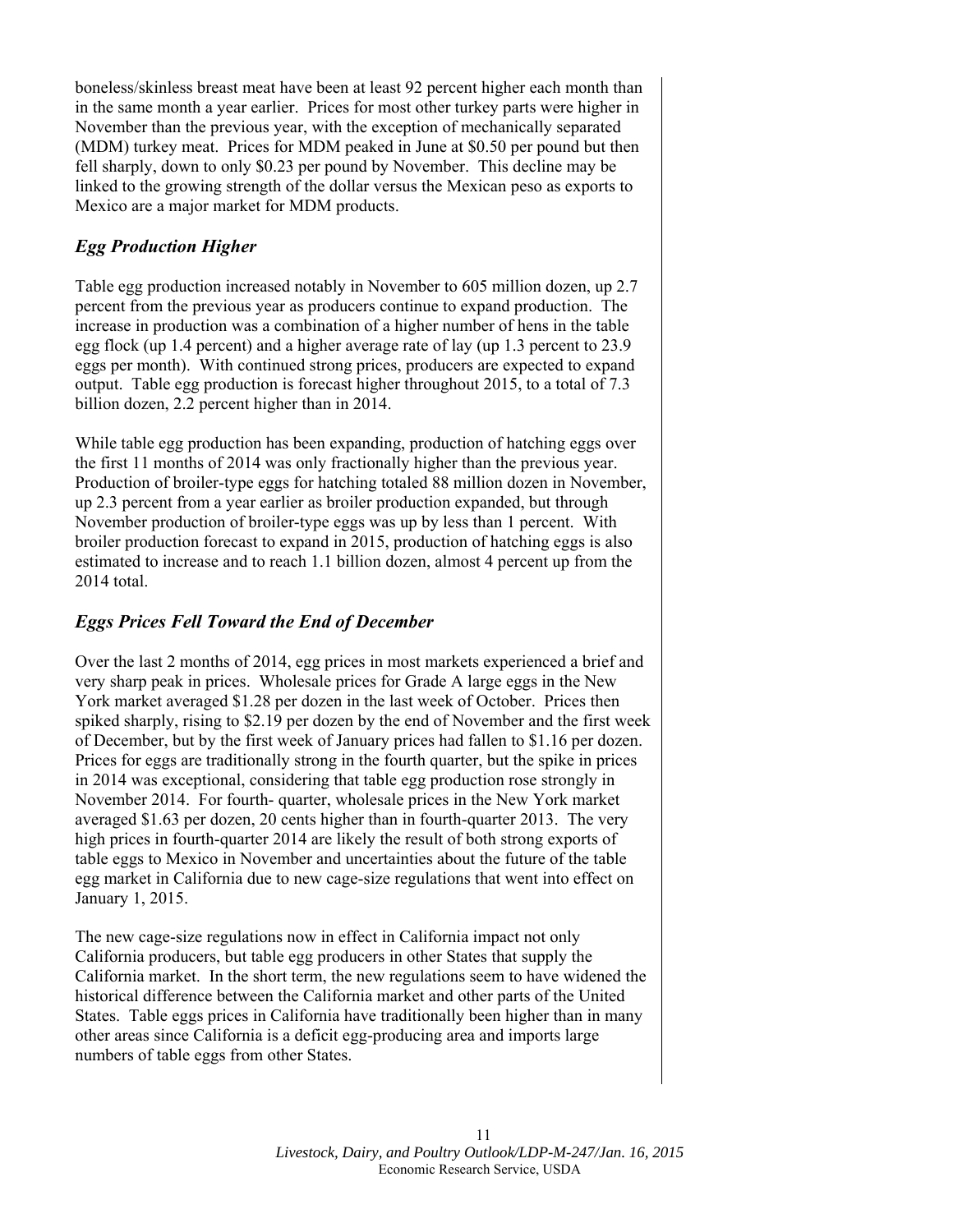At the end of October 2014, the difference between the wholesale prices of Grade A large eggs in the Southern California market and the New York City market was around 12 cents per dozen. Prices in Southern California rose to \$2.68 per dozen by the middle of December. Like the other markets, egg prices then began to decline. But by the beginning of 2015, California egg prices had only fallen to around \$2.28 per dozen, making a price difference between the Southern California market and the New York City market of over \$1.00 per dozen.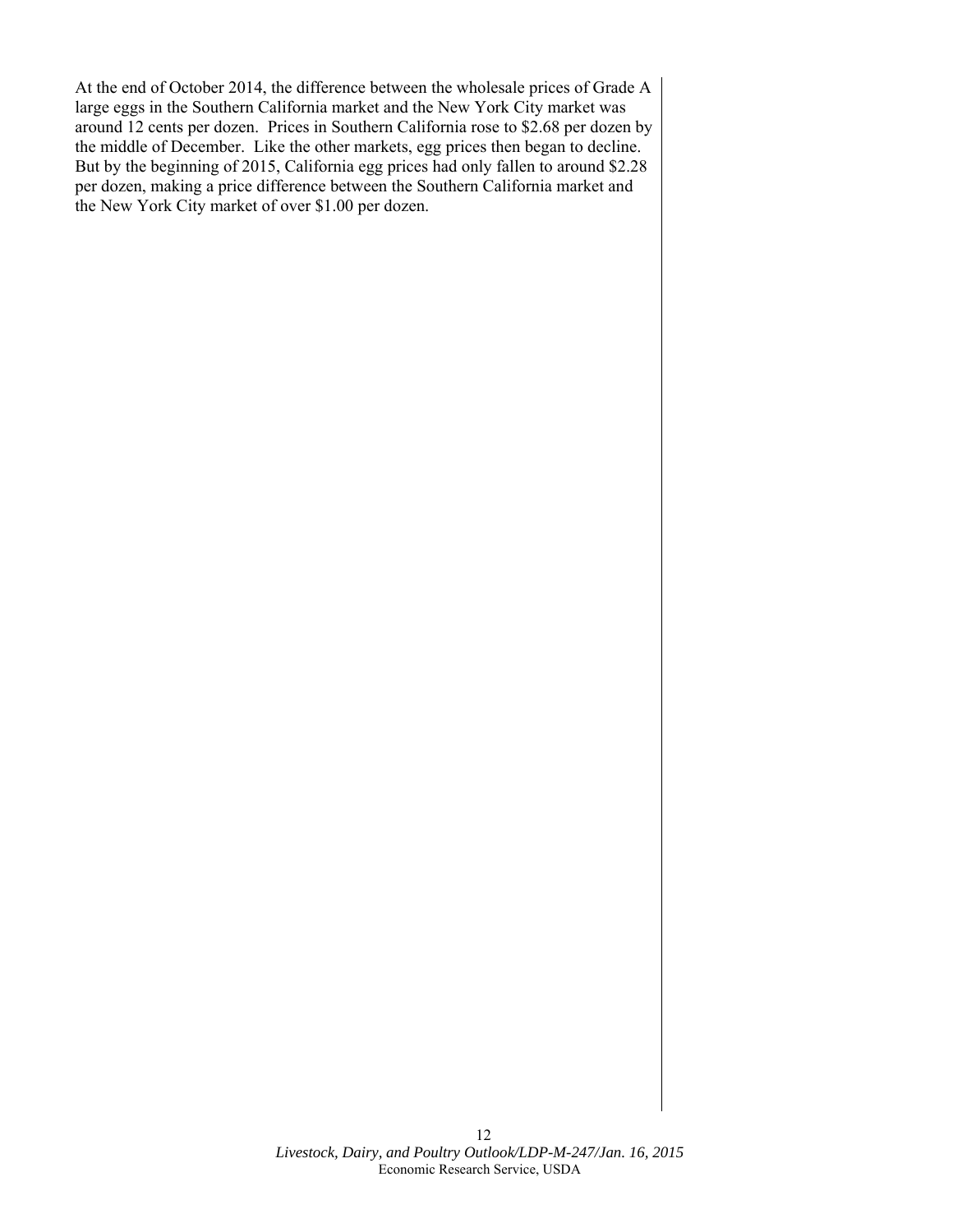# <span id="page-12-0"></span>**Poultry Trade**

### *U.S. Broiler Shipments Down in November*



Broiler shipments in November 2014 decreased 9.3 percent from a year earlier, totaling 569.2 million pounds. Top export partners in November included Mexico, Angola, Canada, China, and Georgia, with Mexico leading with 112.1 million pounds shipped in November. The second highest U.S. export market was Angola, with 66.6 million pounds shipped, followed by Canada with 34.6 million pounds. China and Georgia finished fourth and fifth, with exports totaling 24.4 and 18.9 million pounds, respectively. Significant quantity increases in U.S. broiler shipments in November 2014 were seen for Angola, with a year-over year increase of 29.1 million pounds.

In August, the Russian Government announced a 1-year ban on agricultural product imports from several countries, including the United States. While it is less of a destination than in prior years, Russia had been a large market for U.S. broiler exports in 2014. On a year-to-date basis through June 2014, 7.5 percent of U.S. broiler shipments had been sent to Russia. The November drop in exports to Russia (from 52.6 million pounds in November 2013) was countered by continuing strength in a number of Asian, Former Soviet Union, Middle Eastern, and Sub-Saharan African markets.

It has been anticipated that a share of the product that would have gone to Russia will continue to be partly absorbed by other markets, especially if the additional supply leads to downward pressure on leg quarter prices, but the scale of the absorption thus far has been greater than expected. Over the period of the ban, aggregate trade has only declined by 88.3 million pounds (3.5 percent) compared with the same period last year. Of the 200.4 million fewer pounds of broiler meat shipped to Russia than in August through November of 2013, 71.0 percent was offset by gains in other markets. USDA forecasts 7.319 billion pounds of broiler exports for 2014 and 7.360 billion pounds of broiler exports for 2015, a drop of 40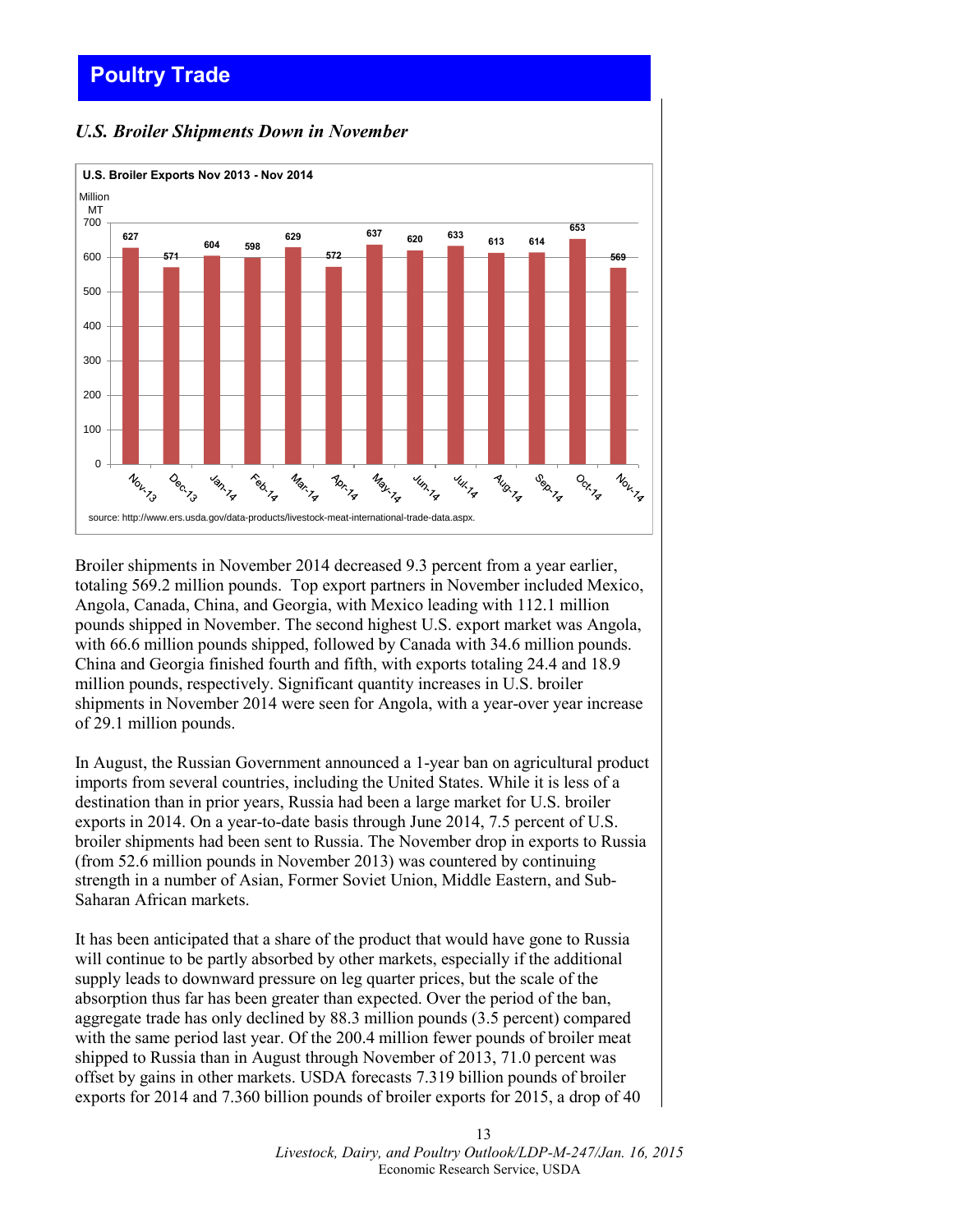million pounds since December's forecast. The drop is due to announcements by South Korea and China that they have temporarily banned U.S. poultry imports due to a reported Avian Influenza outbreak in the northwestern United States. About 5.5 percent of 2014 U.S. broiler meat exports through November were shipped to China and Korea, and it is likely that much of the product normally bound for those markets will be sold in other markets.

### *Turkey Export Rise as Shipments to Mexico Expand*

U.S. turkey exports totaled 73.6 million pounds in November, 5.5 percent higher than in the previous year. Exports have been robust despite wholesale turkey prices in the United States that have been strong throughout most of the year. In addition, the value of the U.S. dollar has been rising against many other currencies. Higher shipments to Mexico accounted for a large percentage of the increase in November, totaling 42 million pounds, 57 percent of all turkey product exports. The strength in exports tended to be in higher shipments to countries such as Canada, Panama, and Guatemala, offsetting lower shipments to Benin, Angola, and Taiwan.

Total turkey exports for fourth-quarter 2014 are expected to have been 225 million pounds, 12 percent higher than the previous year. Exports are also expected to continue to expand in 2015, totaling 820 million pounds, a gain of almost 3 percent from 2014 and almost 14 percent of total domestic production.

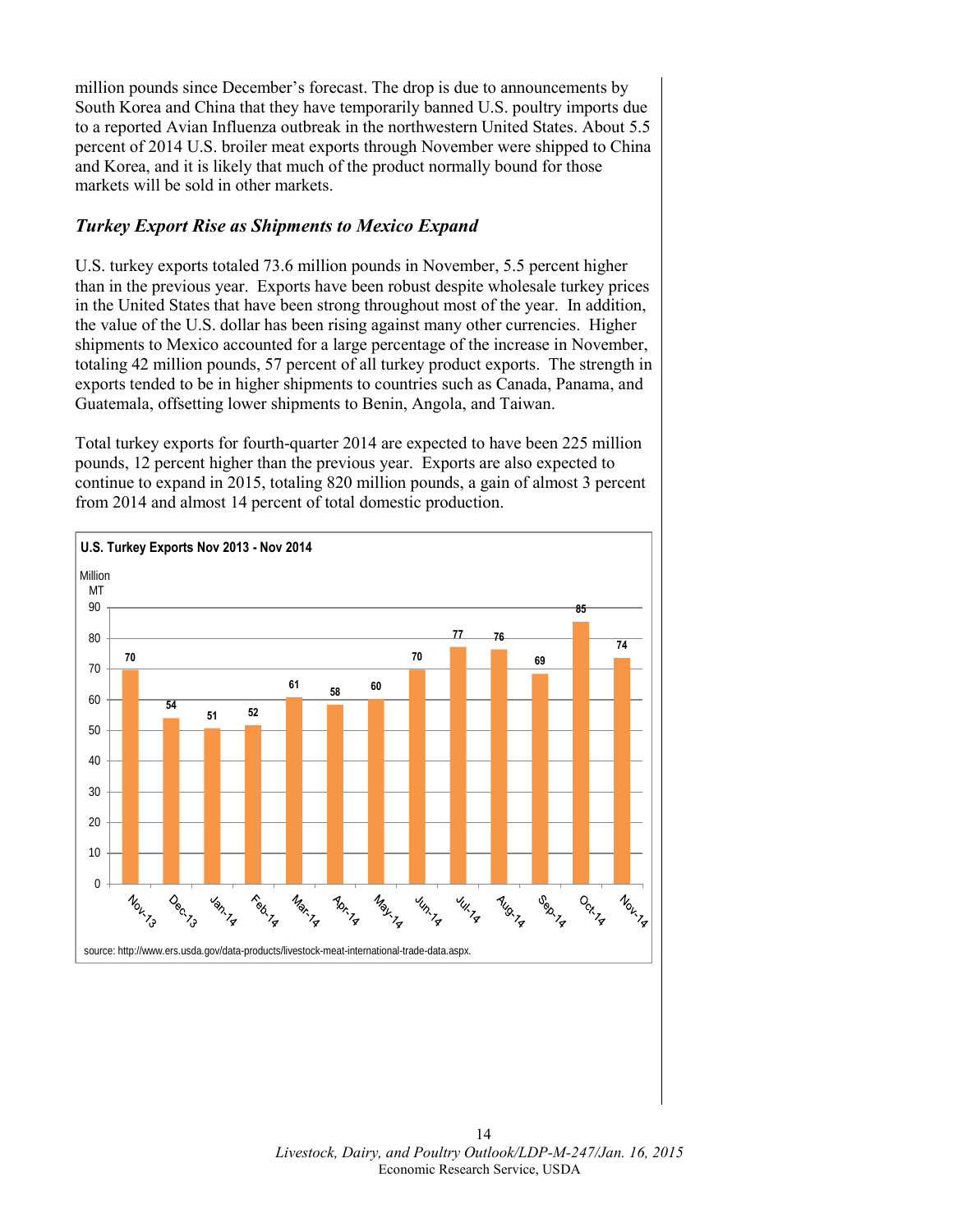# *Table Egg Shipments Higher, but Overall Egg Exports Fall*

The shell egg equivalent of total U.S. egg exports was 35.5 million dozen in November 2014, down 9 percent from the previous year. The majority of the decline was the result of lower shipments of egg products to Japan. Total egg exports to Japan in November were 2.2 million dozen, down from over 9 million dozen in November 2013. The decline was almost entirely due to lower shipments of egg products, as Japan is not a major destination for table egg exports.

The decline in shipments of egg products was partially offset by a strong increase in shipments of table eggs. In November table egg shipments totaled 24 million dozen, up 5.5 million dozen or 29 percent. Almost all the increase was accounted for by higher shipments to Canada and Mexico. Together, these countries accounted for 72 percent of all table egg exports.

Even with the decline in November, the export estimate for fourth-quarter 2014 was increased by 10 million dozen, up slightly from 2013. This increases the overall forecast for 2014 to 382 million dozen, 2.6 percent higher than in 2013. The increase in exports in 2014 is expected to have come chiefly from higher shipments to Canada and Mexico, offsetting a decline in exports to Japan.

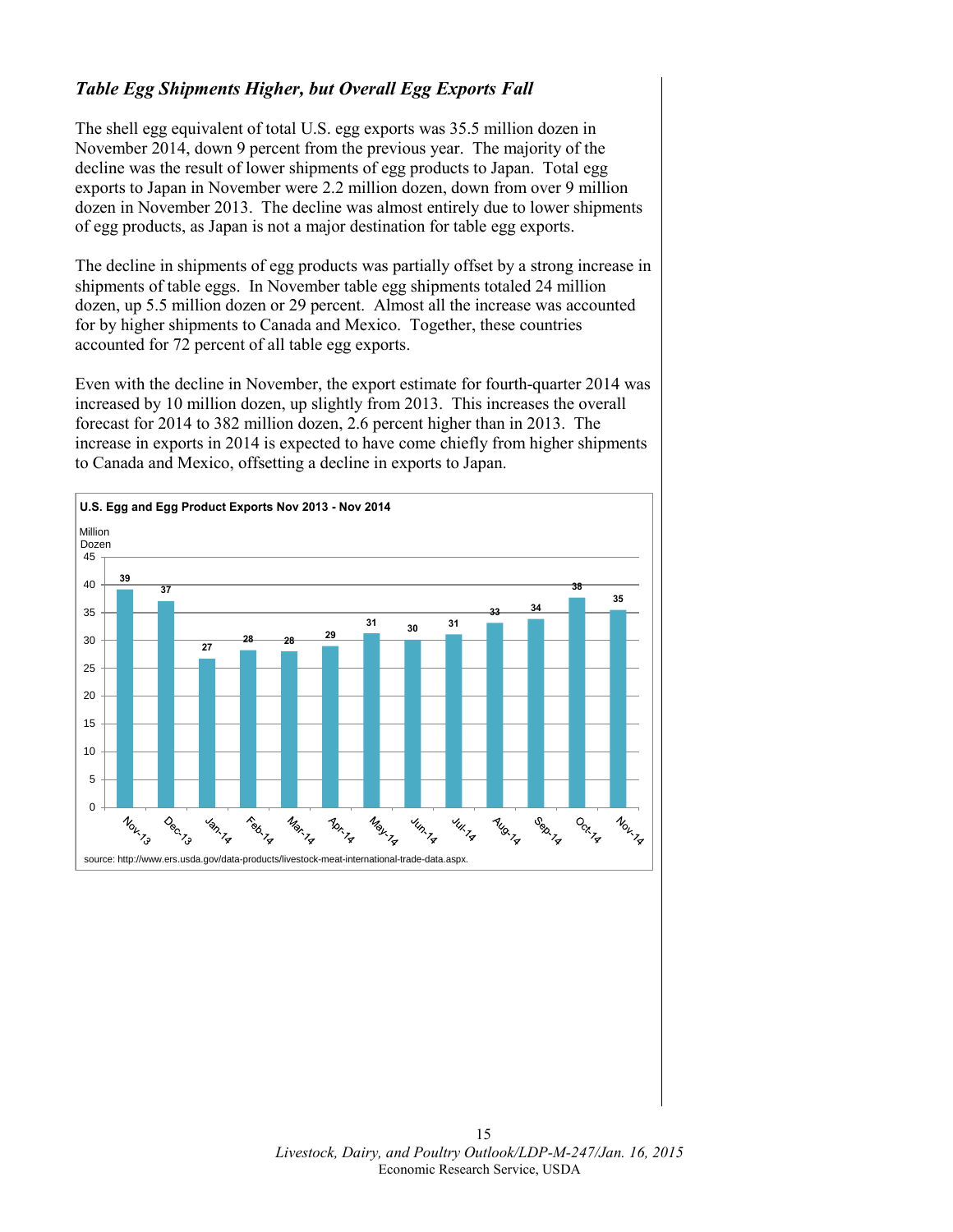### <span id="page-15-0"></span>*Recap of the 2014 Dairy Price Situation*

Average prices for major dairy products reached record highs in 2014. Cheddar cheese prices averaged \$2.16 per pound for the year, and quarterly prices were above \$2.00 for the entire year. Butter prices averaged \$2.14 per pound for the year, reaching a quarterly peak of \$2.57 in the third quarter. Nonfat dry milk (NDM) prices averaged \$1.77 per pound for the year, with prices declining from a first-quarter high of \$2.07. Dry whey prices averaged 65 cents per pound, with quarterly highs of 68 cents in the second and third quarters.

High dairy product prices translated into high milk prices for dairy farmers. The average all-milk price for 2014 was a record high of \$23.97 per hundredweight (cwt), 19.6 percent higher than the 2013 price of \$20.05 per cwt. Robust commercial exports during 2014 played a major role in elevating dairy prices. Commercial exports for 2014 are estimated at 6.0 percent of milk production on a milk-fat milk-equivalent basis and 19.0 percent of milk production on a skim-solids milk-equivalent basis.

### *Recent Developments in Dairy Markets*

Based on recent data, ending stocks for 2014 are expected to have been to 11.3 billion pounds on a milk-fat basis (0.2 billion pounds more than projected last month) and 13.1 billion pounds on a skim-solids basis (1.2 billion pounds more than projected last month). From October to November 2014, total natural cheese stocks rose from 996 million pounds to 1,016 million pounds, a very rare increase for November. Manufacturers' NDM stocks also rose substantially, from 196 million pounds at the end of October to 217 million pounds at the end of November.<sup>1</sup> Butter stocks fell from 139 million pounds to 101 million pounds. In November, whole milk powder ending stocks, at about 22 million pounds, were slightly higher than in October but were 2.5 times higher than in the previous year.

Based upon recent data, the milk-cow number estimate for the fourth quarter of 2014 is 9.280 million head, and output per cow has been lowered to 5,490 pounds. Milk production for the fourth quarter of 2014 is estimated at 50.9 billion pounds, a reduction from last month's projection of 51.2 billion pounds. Estimates for fourthquarter 2014 domestic commercial disappearance have been lowered by 0.3 billion pounds on a milk-fat basis and by 2.1 billion pounds on a skim-solids basis. Export projections for the fourth quarter of 2014 have been raised by 0.3 billion pounds on a skim-solids basis, based upon expected strength in exports of nonfat dry milk to Mexico. Export forecasts are unchanged on a milk-fat basis. Import projections for the fourth quarter of 2014 have been increased by 0.1 billion pounds on a milk-fat basis and decreased by 0.2 billion pounds on a skim-solids basis.

<sup>&</sup>lt;u>.</u>  $<sup>1</sup>$  Since 1917, the first year for which cold storage data is available, November ending stocks</sup> for cheese have exceeded October ending stocks only once before, in 1941. When Thanksgiving falls in the last week of November, as it did in 2014, cheese sales are often relatively light in the last week of November and heavier in the first week of December. This likely contributed to relatively high November ending stocks.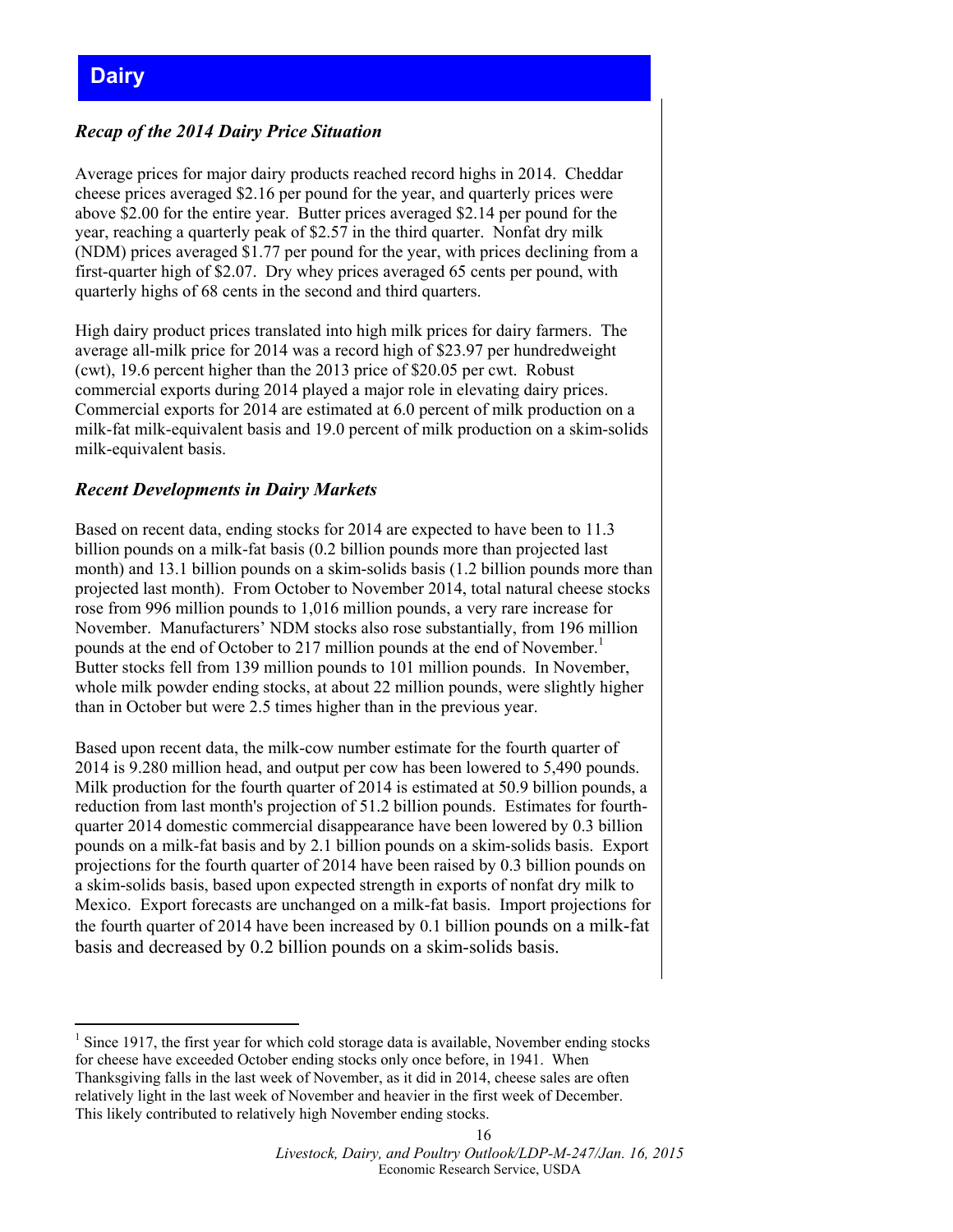Wholesale dairy product prices for cheese, butter, and NDM fell each week from the first week of December to the first week of January. Dry whey was the exception, with relatively steady prices throughout the period.

# *Forecasts for 2015*

With higher beginning stock levels expected for 2015 and recent price declines, price forecasts have been lowered for 2015. Wholesale cheese and butter price forecasts have been lowered for the first three quarters, resulting in annual projections of \$1.590-\$1.670 per pound and \$1.600-\$1.710 per pound, respectively. NDM price forecasts have been lowered for the entire year, resulting in an annual projection of \$1.270-\$1.330 per pound. Dry whey price forecasts have been lowered slightly for the first half of the year, resulting in an annual projection of 55.0-58.0 cents per pound. The forecast for the annual Class III price has been lowered to \$16.20-\$17.00 per pound, and the Class IV price forecast has been lowered to \$15.60-16.50 per pound. The projected all-milk price has been lowered to \$17.75-\$18.55 per cwt, a reduction from \$18.45-\$19.25 per cwt forecast last month.

The 2014/15 marketing year price forecast for corn is \$3.35-\$3.95 per bushel, raised from last month's forecast of \$3.20-\$3.80 per bushel. The price forecast for soybean meal is unchanged at \$340-\$380 per short ton. With 2015 milk price forecasts lowered relative to feed prices, cow numbers and milk per cow are still expected to increase over 2014 levels but at a lesser rate than forecast last month. Milk production for 2015 is forecast at 211.7 billion pounds, a reduction from the 212.2 billion pounds that were forecast last month.

The 2015 forecast for domestic commercial disappearance on a milk-fat basis has been lowered to 202.9 billion pounds, 0.1 billion pounds less than forecast last month. On a skim-solids basis, commercial disappearance is forecast at 178.8 billion pounds, 0.2 billion pounds more than last month's forecast.

With lower projected domestic dairy prices, U.S. exports, primarily of NDM and whey products, are expected to become somewhat more attractive. Commercial export projections for 2015 have been raised by 0.1 billion pounds on a milk-fat basis and by 0.2 billion pounds on a skim-solids basis. Import projections for 2015 are unchanged on a milk-fat basis and have been raised slightly on a skim solids basis.

# *World Dairy Situation*

The USDA Foreign Agricultural Service estimates 2014 growth in milk production for the five largest dairy exporters combined (Argentina, Australia, EU, New Zealand, and the United States) at about 4 percent. International dairy prices have fallen through the year due to the increase in world milk production, Russia's ban on imports from certain countries (particularly the EU), and a drop in whole-milk powder demand from China. In 2015, exports for the five largest dairy exporters combined are forecast to grow about 1 percent (Argentina, 3 percent; Australia, 1 percent; EU, 0 percent; New Zealand, 2 percent; and the United States, 3 percent). Projections for 2015 assume that the Russian export ban will be lifted as scheduled in August and that China's economic growth will slow from an estimated rate of 7.4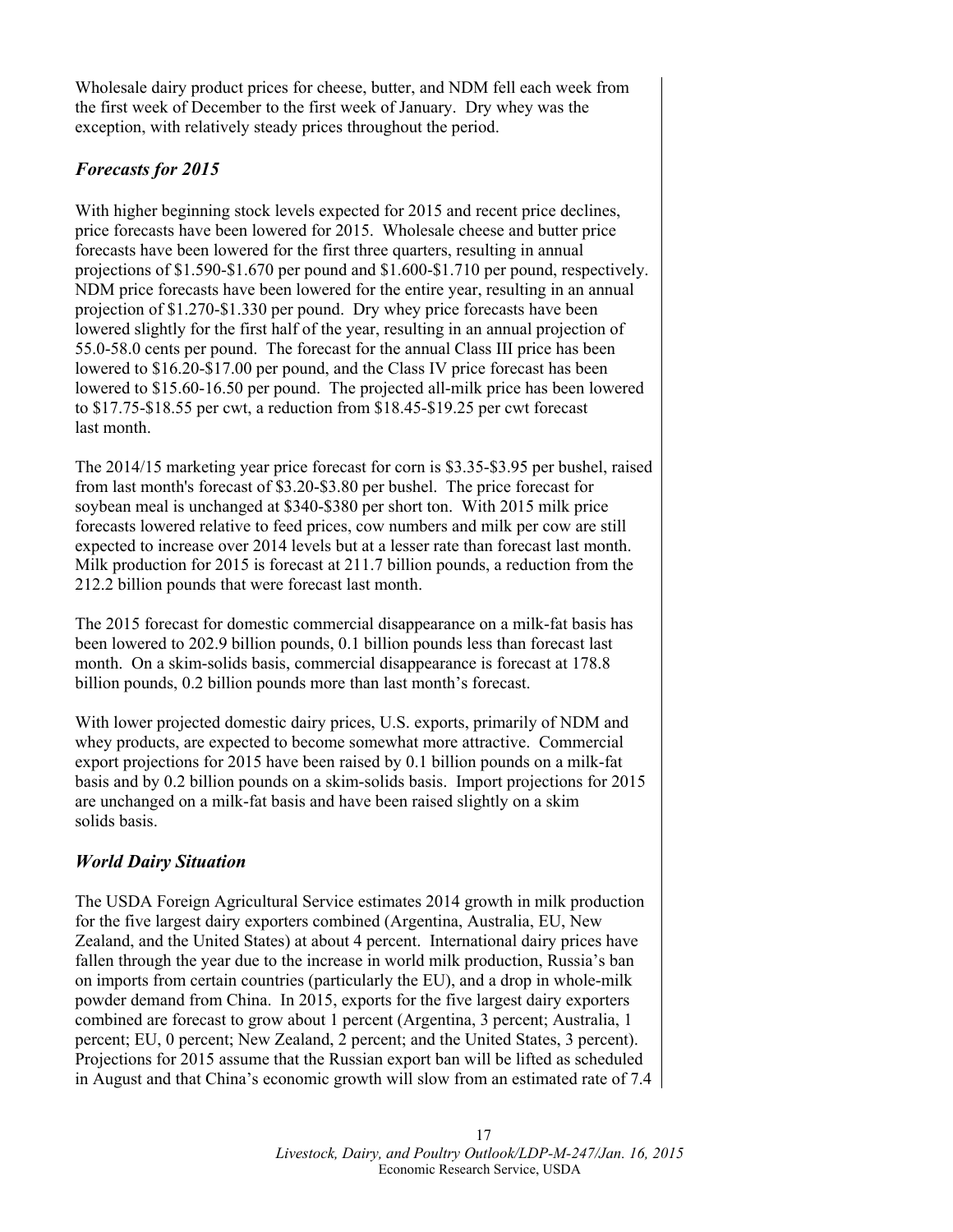percent in 2014 to 6.5 percent in 2015. For more details, see http://apps.fas.usda.gov/psdonline/circulars/dairy.pdf.

### *USDA National Agricultural Statistics Service To Discontinue Preliminary Prices for All Milk*

Beginning this month, USDA National Agricultural Statistics Service (NASS) will no longer publish preliminary all-milk prices. NASS has had concerns about reliability of the preliminary price estimates. The Agricultural Prices report to be published on January 30, 2015, will show the December all-milk price as the most recent price estimate. For details, see http://www.nass.usda.gov/Surveys/Guide\_to\_NASS\_Surveys/Prices/ update2015.pdf.



#### **Weekly wholesale prices for selected major dairy products** (\$/pound)

|                                 |               |                 | Cheddar cheese                         |                 |          |
|---------------------------------|---------------|-----------------|----------------------------------------|-----------------|----------|
| Week ending                     | <b>Butter</b> | 40-pound blocks | 500-pound<br>barrels<br>(38% moisture) | Nonfat dry milk | Dry whey |
| Dec. 6, 2014                    | 1.981         | 1.887           | 1.830                                  | 1.304           | 0.585    |
| Dec. 13                         | 1.956         | 1.774           | 1.704                                  | 1.255           | 0.585    |
| Dec. 20                         | 1.897         | 1.683           | 1.590                                  | 1.250           | 0.594    |
| Dec. 27                         | 1.658         | 1.634           | 1.589                                  | 1.170           | 0.587    |
| Jan. 3, 2015                    | 1.617         | 1.612           | 1.567                                  | 1.146           | 0.594    |
| Change from<br>Dec. 6 to Jan. 3 | $-0.365$      | $-0.275$        | $-0.263$                               | $-0.159$        | 0.008    |
| Percent change                  | $-18.4$       | $-14.6$         | $-14.3$                                | $-12.2$         | 1.4      |

Source: USDA Agricultural Marketing Service, National Dairy Products Sales Report.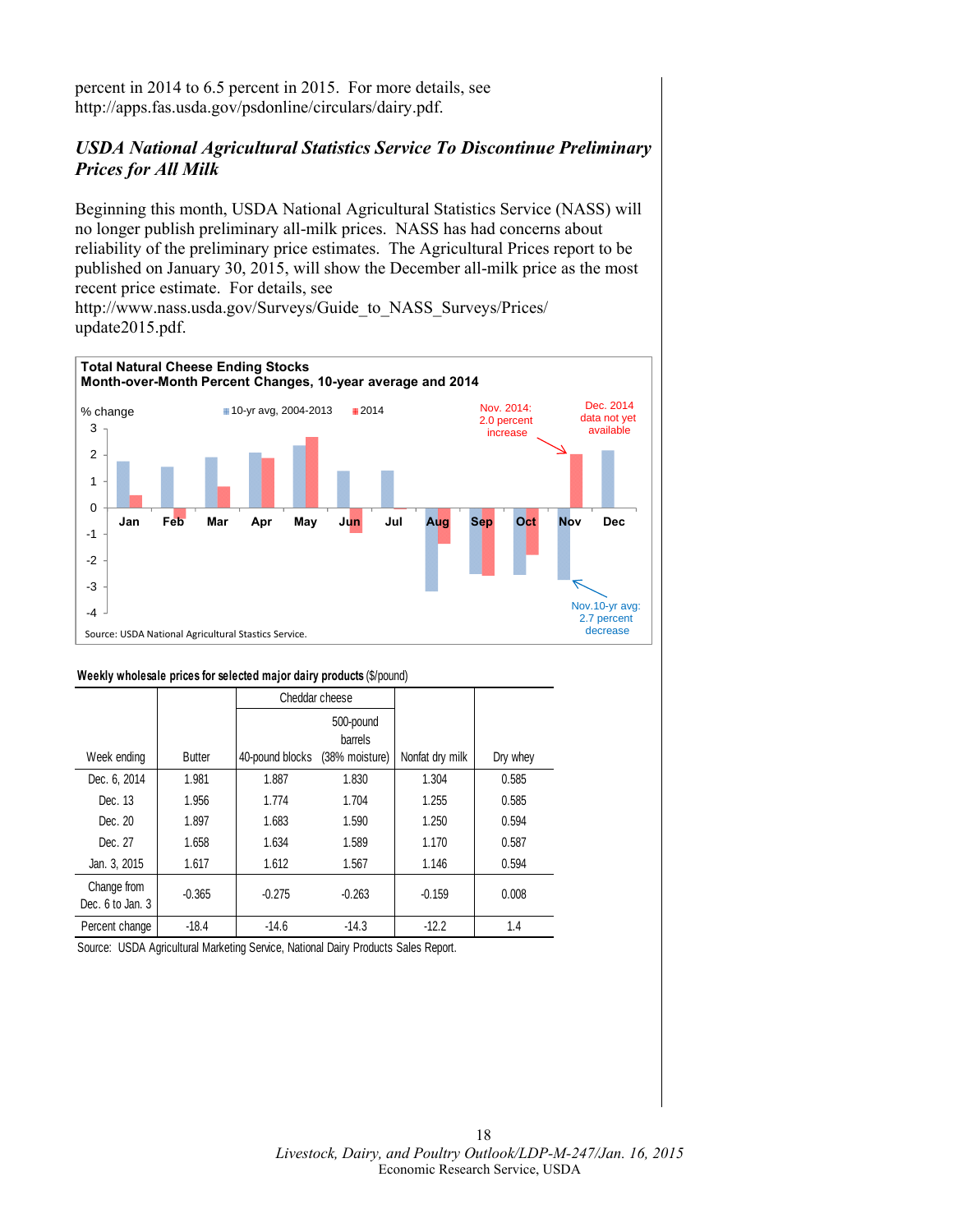### <span id="page-18-0"></span>**Contact Information**

| Ken Mathews (coordinator,<br>cattle/beef and yeal) | $(202)$ 694-5183   | kmathews@ers.usda.gov                |
|----------------------------------------------------|--------------------|--------------------------------------|
| Sahar Angadjivand                                  | $(202)$ 694-5187   | sangadjivand@ers.usda.gov            |
| (cattle/beef and yeal)                             |                    |                                      |
| Alex Melton (cattle/beef trade)                    | $(202)$ 694-5409   | $a$ wmelton $(a)$ ers.usda.gov       |
| Alex Melton (poultry trade)                        | $(202) 694 - 5409$ | awmelton@ers.usda.gov                |
| Mildred M. Haley (hogs/pork)                       | $(202)$ 694-5176   | mhalev@ers.usda.gov                  |
| David J. Harvey (poultry, eggs)                    | $(202)$ 694-5177   | diharvey@ers.usda.gov                |
| David J. Harvey (aquaculture)                      | $(202)$ 694-5177   | diharvey@ers.usda.gov                |
| Roger Hoskin (dairy)                               | $(202)$ 694-5148   | $r \text{hosh}(\omega)$ ers.usda.gov |
| Jerry Cessna (dairy)                               | $(202)$ 694-5171   | $j$ gcessna $(a)$ ers.usda.gov       |
| Keithly Jones (sheep and goats)                    | $(202)$ 694-5172   | kjones@ers.usda.gov                  |
| Carolyn Liggon (web publishing)                    | $(202)$ 694-5056   | cvliggon@ers.usda.gov                |

#### **Subscription Information**

Subscribe to ERS e-mail notification service at

http://www.ers.usda.gov/subscribe-to-ers-e-newsletters.aspx to receive timely notification of newsletter availability. Printed copies can be purchased from the USDA Order Desk by calling 1-800-363-2068 (specify the issue number or series SUB-LDPM-4042)

### *Data Products*

Meat Price Spreads, http://www.ers.usda.gov/data-products/meat-price-spreads.aspx, provides monthly average price values, and the differences among those values, at the farm, wholesale, and retail stages of the production and marketing chain for selected cuts of beef, pork, and broilers. In addition, retail prices are provided for beef and pork cuts, turkey, whole chickens, eggs, and dairy products.

Livestock and Meat Trade Data, http://www.ers.usda.gov/data-products/livestock-meatdomestic-data.aspx, contains monthly and annual data for the past 1-2 years for imports and exports of live cattle and hogs, beef and veal, lamb and mutton, pork, broiler meat, turkey meat, and shell eggs. The tables report physical quantities, not dollar values or unit prices. Breakdowns by major trading countries are included.

### *Related Websites*

Livestock, Dairy, and Poultry Outlook, http://www.ers.usda.gov/publications/ldpm-livestock,-dairy,-and-poultry-outlook.aspx Animal Production and Marketing Issues, http://www.ers.usda.gov/topics/animal-products/animal-production-marketing-issues.aspx Cattle, http://www.ers.usda.gov/topics/animal-products/cattle-beef.aspx Dairy, http://www.ers.usda.gov/topics/animal-products/dairy.aspx Hogs, http://www.ers.usda.gov/topics/animal-products/hogs-pork.aspx Poultry and Eggs, http://www.ers.usda.gov/topics/animal-products/poultry-eggs.aspx WASDE, http://usda.mannlib.cornell.edu/MannUsda/viewDocumentInfo.do?documentID=1194

The U.S. Department of Agriculture (USDA) prohibits discrimination in all its programs and activities on the basis of race, color, national origin, age, disability, and, where applicable, sex, marital status, familial status, parental status, religion, sexual orientation, genetic information, political beliefs, reprisal, or because all or a part of an individual's income is derived from any public assistance program. (Not all prohibited bases apply to all programs.) Persons with disabilities who require alternative means for communication of program information (Braille, large print, audiotape, etc.) should contact USDA's TARGET Center at (202) 720-2600 (voice and TDD). To file a complaint of discrimination write to USDA, Director, Office of Civil Rights, 1400 Independence Avenue, S.W., Washington, D.C. 20250-9410 or call (800) 795-3272 (voice) or (202) 720-6382 (TDD). USDA is an equal opportunity provider and employer.

> *19 Livestock, Dairy, & Poultry Outlook/LDP-M-247/Jan. 16, 2015 Economic Research Service, USDA*

### **E mail Notification**

Readers of ERS outlook reports have two ways they can receive an e-mail notice about release of reports and associated data.

• Receive timely notification (soon after the report is posted on the web) via USDA's Economics, Statistics and Market Information System (which is housed at Cornell University's Mann Library). Go to http://usda.mannlib.cornell.edu/ MannUsda/aboutEmailService.do and follow the instructions to receive e-mail notices about ERS, Agricultural Marketing Service, National Agricultural Statistics Service, and World Agricultural Outlook Board products.

• Receive weekly notification (on Friday afternoon) via the ERS website. Go to

http://www.ers.usda.gov/subscrib e-to-ers-e-newsletters.aspx and follow the instructions to receive notices about ERS outlook reports, Amber Waves magazine, and other reports and data products on specific topics. ERS also offers RSS (really simple syndication) feeds for all ERS products. Go to http://www.ers.usda.gov/rss/ to

get started.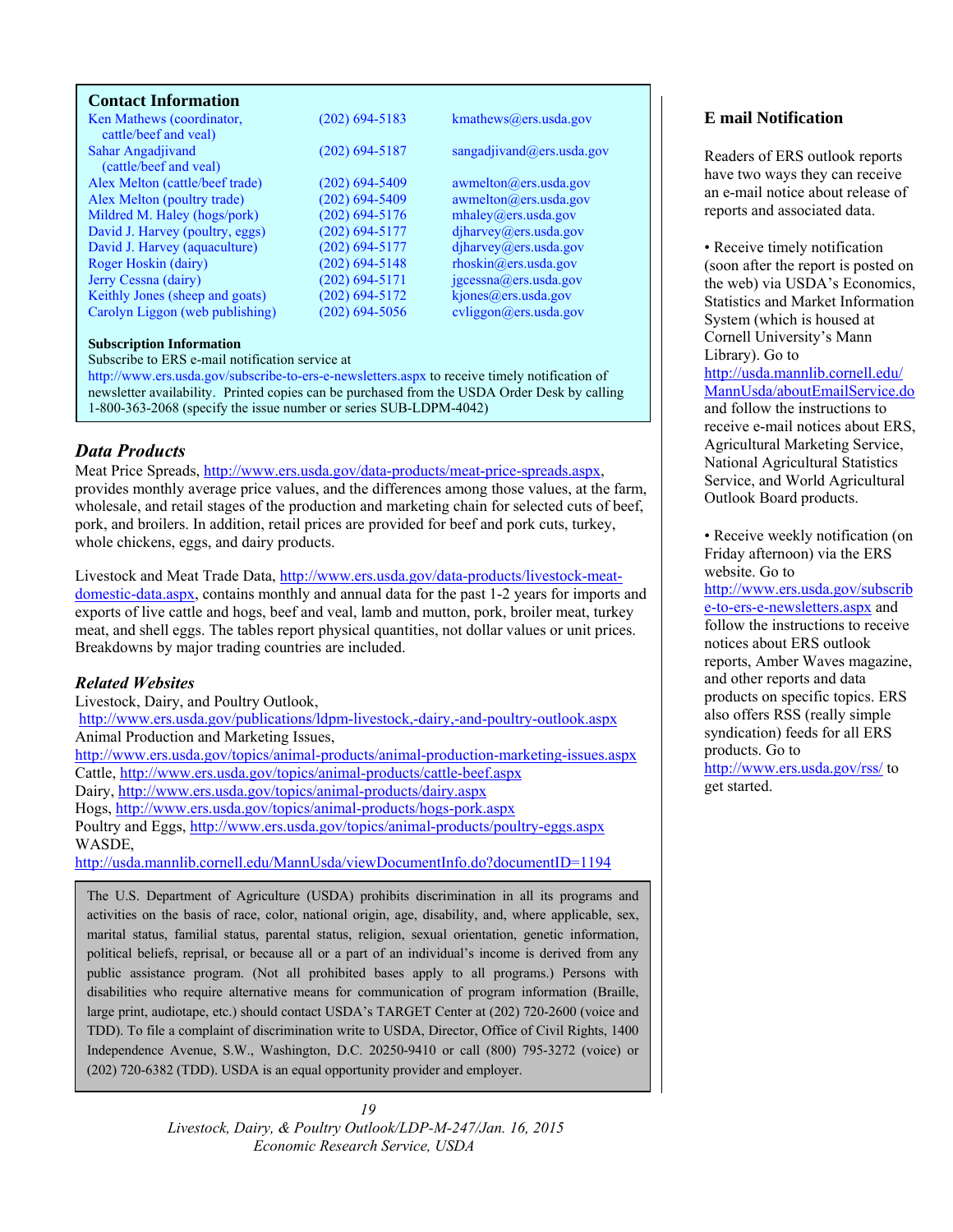<span id="page-19-0"></span>

| U.S. red meat and poultry forecasts            |              |              |        |        |        |        |              |        |        |        |        |            |              |        |        |        |        |        |        |        |        |        |        |        |                |                |         |                                                |        |         |
|------------------------------------------------|--------------|--------------|--------|--------|--------|--------|--------------|--------|--------|--------|--------|------------|--------------|--------|--------|--------|--------|--------|--------|--------|--------|--------|--------|--------|----------------|----------------|---------|------------------------------------------------|--------|---------|
|                                                | 2011<br>2010 |              |        |        |        |        | 2012<br>2013 |        |        |        |        |            |              | 2014   |        |        |        |        | 2015   |        |        |        |        |        |                |                |         |                                                |        |         |
|                                                |              | $\mathbf{I}$ | Ш      | IV     | Annual |        | $\mathbf{H}$ | Ш      | IV     | Annual |        | $_{\rm H}$ | $\mathbf{H}$ | IV     | Annual |        |        | Ш      | IV     | Annual |        |        | Ш      | IV     | Annual         |                |         | Ш                                              | IV     | Annual  |
| Production, million lb                         |              |              |        |        |        |        |              |        |        |        |        |            |              |        |        |        |        |        |        |        |        |        |        |        |                |                |         |                                                |        |         |
| Beef                                           | 6,248        | 6.546        | 6.768  | 6.741  | 26.304 | 6.410  | 6,559        | 6,736  | 6.490  | 26,195 | 6,282  | 6.473      | 6.586        | 6.572  | 25.913 | 6,175  | 6.513  | 6.609  | 6.423  | 25,720 | 5.868  | 6,183  | 6.178  | 6.020  | 24 24 9        | 5.685          | 6,225   | 5,955                                          | 5.965  | 23,830  |
| Pork                                           | 5,607        | 5,302        | 5.401  | 6,126  | 22.437 | 5.719  | 5,370        | 5,484  | 6,186  | 22,758 | 5,858  | 5.519      | 5.631        | 6.244  | 23.253 | 5,775  | 5.516  | 5,622  | 6.274  | 23.187 | 5.785  | 5.504  | 5.423  | 6.140  | 22.852         | 5.935          | 5,735   | 5,845                                          | 6.380  | 23,895  |
| Lamb and mutton                                | 35           | 32           | 33     | 34     | 134    | 36     | 4(           | 36     | 37     | 149    | 39     | 39         | 39           | 40     | 156    | 38     | 41     | 40     | 38     | 156    | 37     | 43     | 38     | 37     | 154            | 38             | 37      | 36                                             | 36     | 147     |
| <b>Broilers</b>                                | 8,733        | 9,198        | 9,496  | 9,483  | 36,910 | 9,290  | 9,509        | 9,542  | 8,861  | 37,202 | 9,089  | 9,381      | 9.372        | 9,198  | 37,039 | 9,144  | 9,466  | 9,683  | 9,537  | 37,830 | 9,283  | 9,618  | 9,835  | 9,850  | 38.586         | 9,550          | 9,970   | 10,130                                         | 9.980  | 39,630  |
| Turkeys                                        | 1,340        | 1.383        | 1.415  | 1.506  | 5.644  | 1,402  | 1.471        | 1.423  | 1.495  | 5,791  | 1.446  | 1.505      | 1.480        | 1,537  | 5.967  | 1,459  | 1.486  | 1,440  | 1,420  | 5,805  | 1,332  | 1,429  | 1.478  | 1.500  | 5.739          | 1.400          | 1.475   | 1,525                                          | 1.525  | 5.925   |
| Total red meat & poultry                       | 22,122       | 22.626       | 23,291 | 24.059 | 92,097 | 23.011 | 23,114       | 23.395 | 23,226 | 92,746 | 22,865 | 23,084     | 23.274       | 23,739 | 92.963 | 22,743 | 23.183 | 23.563 | 23,844 | 93,333 | 22,455 | 22,935 | 23.109 | 23.699 | 92.198         | 22.757         | 23.604  | 23,658                                         | 24.044 | 94,063  |
| Table eggs, mil. doz.                          | 1.616        | 1,636        | 1.650  | 1.672  | 6.574  | 1.631  | 1.641        | 1.665  | 1.715  | 6.652  | 1,684  | 1.680      | 1.707        | 1.771  | 6.842  | 1.711  | 1.724  | 1.750  | 1.798  | 6.983  | 1.746  | 1.776  | 1.802  | 1.840  | 7.164          | 1.800          | 1.815   | 1,830                                          | 1.875  | 7.320   |
| Per capita disappearance, retail lb 1/         |              |              |        |        |        |        |              |        |        |        |        |            |              |        |        |        |        |        |        |        |        |        |        |        |                |                |         |                                                |        |         |
| Beef                                           | 14.6         | 15.1         | 15.3   | 14.6   | 59.6   | 14.1   | 14.5         | 14.7   | 14.0   | 57.3   | 14.0   | 14.7       | 14.5         | 14.2   | 57.4   | 13.7   | 14.5   | 14.3   | 13.9   | 56.3   | 13.1   | 14.0   | 13.7   | 13.5   | 54.3           | 12.8           | 13.8    | 13.1                                           | 13.1   | 52.7    |
| Pork                                           | 11.8         | 11.4         | 11.7   | 12.8   | 47.8   | 11.4   | 11.1         | 11.0   | 12.2   | 45.7   | 11.1   | 10.9       | 11.2         | 12.7   | 45.9   | 11.5   | 11.3   | 11.4   | 12.7   | 46.8   | 11.3   | 11.0   | 11.1   | 13.1   | 46.5           | 11.6           | 11.5    | 11.6                                           | 12.5   | 47.1    |
| Lamb and mutton                                | 0.2          | 0.2          | 0.2    | 0.2    | 0.9    | 0.2    | 0.2          | 0.2    | 0.2    | 0.8    | 0.2    | 0.2        | 0.2          | 0.2    | 0.8    | 0.3    | 0.2    | 0.2    | 0.2    | 0.9    | 0.2    | 0.2    | 0.2    | 0.2    | 0.9            | 0.2            | 0.2     | 0.2                                            | 0.2    | 0.90    |
| <b>Broilers</b>                                | 20.1         | 20.5         | 21.4   | 20.4   | 82.4   | 21.5   | 21.4         | 20.8   | 19.1   | 82.9   | 20.1   | 20.4       | 20.3         | 19.7   | 80.4   | 20.1   | 20.3   | 21.0   | 20.5   | 81.9   | 20.2   | 20.9   | 21.1   | 21.2   | 83.4           | 20.9           | 21.6    | 21.6                                           | 21.4   | 85.6    |
| Turkeys                                        | 3.6          | 3.6          | 4.1    | 5.2    | 16.4   | 3.5    | 3.5          | 4.0    | 5.0    | 16.1   | 3.5    | 3.6        | 4.1          | 4.9    | 16.0   | 3.7    | 3.6    | 4.0    | 4.8    | 16.0   | 3.4    | 3.5    | 3.9    | 4.9    | 15.7           | 3.2            | 3.5     | 4.2                                            | 4.9    | 15.8    |
| Total red meat & poultry                       | 50.7         | 51.2         | 53.3   | 53.7   | 208.9  | 51.2   | 51.3         | 51.0   | 51.0   | 204.6  | 49.3   | 50.3       | 50.7         | 52.0   | 202.3  | 49.5   | 50.3   | 51.3   | 52.4   | 203.6  | 48.7   | 50.0   | 50.5   | 53.3   | 202.5          | 49.1           | 51      | 51.1                                           | 52.5   | 203.7   |
| Eggs, number                                   | 61.8         | 61.9         | 62.5   | 63.1   | 2493   | 61.3   | 61.5         | 62.8   | 64.3   | 2500   | 63.3   | 62.3       | 63.3         | 65.4   | 254.3  | 63.5   | 62.6   | 63.9   | 65.1   | 255.2  | 63.8   | 64.6   | 65.4   | 66.4   | 260.2          | 65.4           | 65.8    | 66.1                                           | 67.8   | 265.2   |
| <b>Market prices</b>                           |              |              |        |        |        |        |              |        |        |        |        |            |              |        |        |        |        |        |        |        |        |        |        |        |                |                |         |                                                |        |         |
| Choice steers. 5-area Direct. S/cwt            | 89.44        | 96.33        | 95.47  | 100.28 | 95.38  | 110.07 | 112.79       | 114.05 | 121.99 | 114.73 | 125.29 | 120.91     | 119.69       | 125.54 | 122.86 | 125.52 | 124.95 | 122.30 | 130.77 | 125.89 | 146.34 | 147.82 | 158.49 | 165.6  |                | 154.56 162-168 |         | 160-172 157-171 158-172 159-171                |        |         |
| Feeder steers, Ok City, \$/cwt                 | 98.73        | 112.65       | 112.29 | 113.55 | 109.31 | 127.20 | 131.09       | 134.74 | 141.93 | 133.74 | 152.81 | 150.05     | 139.31       | 143.40 | 146.39 | 141.36 | 133.10 | 152.08 | 161.69 | 147.06 | 167.49 | 188.64 | 220.90 | 234 25 |                |                |         | 202 82 230-236 234-246 231-245 227-241         |        | 230-242 |
| Cutter Cows, National L.E., \$/cwt             | 51.79        | 58.79        | 58.90  | 54.63  | 56.10  | 68.66  | 74.88        | 66.11  | 63.54  | 68.30  | 76.57  | 83.51      | 76.94        | 73.81  | 77.71  | 77.87  | 77.46  | 78.36  | 76.55  | 77.56  | 89.12  | 98.57  | 111.27 | 109 21 |                |                |         | 102.04 105-111 107-119 103-117 101-115 104-116 |        |         |
| Choice slaughter lambs, San Angelo, \$/cwt     | 103.87       | 106.17       | 115.57 | 141.62 | 116.81 | 174.66 | 157.99       | 161.13 | 148.61 | 160.60 | 145.33 | 127.08     | 89.28        | 89.85  | 112.89 | 107.53 | 91.72  | 94.26  | 150.97 | 111.12 | 166.69 | 148.99 | 156.02 | 162.69 | 158 60 157-163 |                | 159-171 | 158-172 153-167                                |        | 157-169 |
| Barrows & gilts, N. base, Le. \$/cwt           | 50.41        | 59.60        | 60.13  | 50.11  | 55.06  | 59.94  | 68.80        | 71.06  | 64.66  | 66.11  | 61.68  | 61.79      | 61.43        | 58.63  | 60.88  | 59.03  | 65.46  | 70.59  | 61.11  | 64.05  | 68.69  | 85.40  | 83.30  | 66.74  | 76.03          | 64-68          | 66-72   | 65-71                                          | 54-58  | 60-65   |
| Broilers, 12 City, cents/lb                    | 82.70        | 85.60        | 83.90  | 80.10  | 83.10  | 80.20  | 83.00        | 78.20  | 78.00  | 79.90  | 87.40  | 85.10      | 82.00        | 92.10  | 86.60  | 103.50 | 108.60 | 93.90  | 92.80  | 99.70  | 98.40  | 113.70 | 104.60 | 102.8  |                | 104 90 102-108 | 102-110 | 99-107                                         | 98-106 | 100-107 |
| Turkeys, Eastern, cents/lb                     | 75.60        | 84.40        | 97.90  | 103.70 | 90.40  | 90.20  | 99.90        | 106.40 | 111.60 | 102.00 | 100.70 | 106.90     | 108.50       | 106.10 | 105.60 | 96.00  | 97.70  | 99.90  | 105.40 | 99.80  | 100.70 | 105.60 | 110.20 | 113.9  | 107 60 101-107 |                |         | 100-108 104-112 108-116 103-111                |        |         |
| Eggs, New York, cents/doz.                     | 126.00       | 82.80        | 93.10  | 123.20 | 106.30 | 105.80 | 106.60       | 117.70 | 131.20 | 115.30 | 108.70 | 99.70      | 131.90       | 129.40 | 117.40 | 126.90 | 109.90 | 119.00 | 143.00 | 124.70 | 142.70 | 134.60 | 129.30 | 162.7  |                |                |         | 142.30 137-145 116-126 112-122 133-145         |        | 125-134 |
| U.S. trade, million lb                         |              |              |        |        |        |        |              |        |        |        |        |            |              |        |        |        |        |        |        |        |        |        |        |        |                |                |         |                                                |        |         |
| Beef & veal exports                            | 478          | 585          | 590    | 646    | 2300   | 633    | 702          | 766    | 683    | 2.785  | 558    | 624        | 650          | 620    | 2,452  | 557    | 637    | 716    | 680    | 2,590  | 583    | 667    | 679    | 655    | 2.584          | 575            | 650     | 675                                            | 625    | 2,525   |
| Beef & veal imports                            | 573          | 691          | 598    | 436    | 2298   | 461    | 593          | 548    | 454    | 2,057  | 582    | 669        | 516          | 453    | 2,220  | 590    | 629    | 515    | 516    | 2,250  | 596    | 768    | 764    | 720    | 2.848          | 645            | 725     | 725                                            |        | 2.700   |
| Lamb and mutton imports                        | 47           | 46           | 31     | 42     | 166    | 49     | 48           | 31     | 34     | 162    | 38     | 36         | 38           | 41     | 154    | 49     | 44     | 36     | 44     | 173    | 46     | 49     | 45     | 40     | 180            | 47             | 42      | 37                                             |        | 166     |
| Pork exports                                   | 1045         | 1081         | 951    | 1146   | 4223   | 1,248  | 1,208        | 1,260  | 1.481  | 5,196  | 1,442  | 1,301      | 1,251        | 1.386  | 5.380  | 1,219  | 1,226  | 1,206  | 1,342  | 4.992  | 1,345  | 1,281  | 1.090  | 1.125  | 4.841          | 1.300          | 1,275   | 1,250                                          | 1,425  | 5,250   |
| Pork imports                                   | 199          | 204          | 237    | 219    | 859    | 201    | 195          | 194    | 213    | 803    | 207    | 191        | 198          | 205    | 802    | 208    | 210    | 229    | 233    | 880    | 212    | 240    | 256    | 300    | 1.008          | 240            | 230     | 220                                            |        | 910     |
| <b>Broiler</b> exports                         | 1468         | 1699         | 1642   | 1954   | 6762   | 1,526  | 1,598        | 1.976  | 1,877  | 6.978  | 1,734  | 1.791      | 1.864        | 1.886  | 7,274  | 1,752  | 1,865  | 1,855  | 1,874  | 7,345  | 1,831  | 1,829  | 1.860  | 1,800  | 7.319          | 1,745          | 1.795   | 1.945                                          | 1.875  | 7.360   |
| Turkey exports                                 | 113          | 136          | 158    | 174    | 581    | 159    | 171          | 173    | 199    | 703    | 180    | 184        | 216          | 217    | 797    | 179    | 182    | 197    | 201    | 759    | 163    | 188    | 222    | 225    | 799            | 195            | 200     | 210                                            | 215    | 820     |
| Live swine imports (thousand head)<br>$\cdots$ | 1446         | 1408         | 1479   | 1416   | 5749   | 1.452  | 1.429        | 1407   | 1.508  | 5795   | 1.445  | 1.444      | 1387         | 1380   | 5.656  | 1326   | 1300   | 1255   | 1075   | 4957   | 1.196  | 1.216  | 1.265  | 1.275  | 4,952          | 1.200          | 1.200   | 1.200                                          | 1.200  | 4.800   |

Note: Forecasts are in bold.

1/ Per capita meat and egg disappearance data are calculated using the Resident Population Plus Armed Forces Overseas series from the Census Bureau of the Department of Commerce.

Source: World Agricultural Supply and Demand Estimates and Supporting Materials.

For further information, contact: Mildred M. Haley, (202) 694-5176, mhaley@ers.usda.gov

**Updated 01/16/2015**